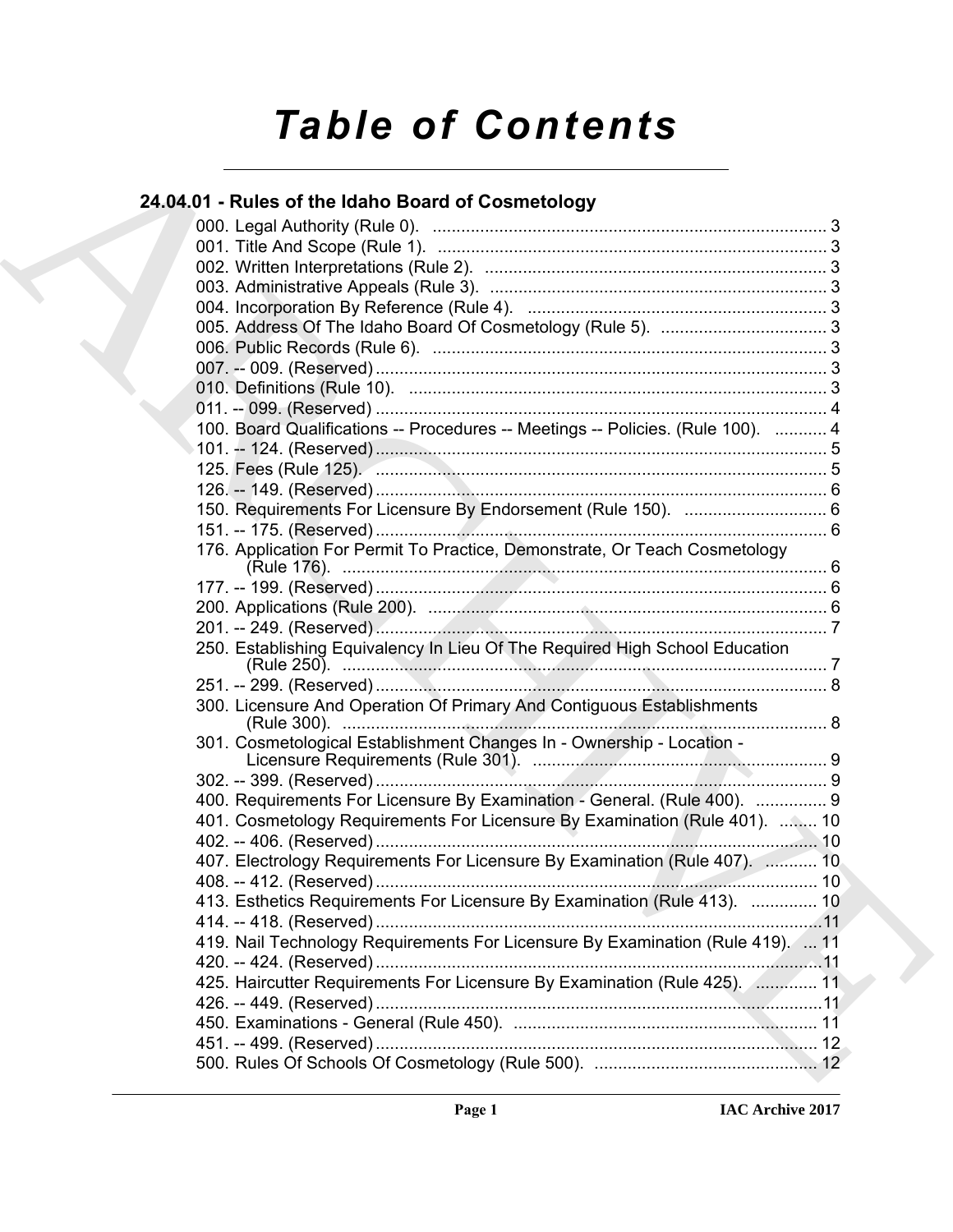# *Table of Contents (cont'd)*

| 540. Cosmetological School Changes In - Ownership - Location -              |  |
|-----------------------------------------------------------------------------|--|
|                                                                             |  |
|                                                                             |  |
| 550. Rules For Cosmetology Schools Approved To Teach Electrology            |  |
|                                                                             |  |
| 560. Rules For Cosmetology Schools Teaching Esthetics (Rule 560).  15       |  |
|                                                                             |  |
| 570. Rules For Cosmetology Schools Teaching Nail Technology (Rule 570).  16 |  |
|                                                                             |  |
| 575. Rules For Cosmetology Schools Teaching Haircutting (Rule 575).  16     |  |
|                                                                             |  |
|                                                                             |  |
|                                                                             |  |
| 700. Cosmetology -- Electrology, Esthetics, And Nail Technology             |  |
|                                                                             |  |
|                                                                             |  |
|                                                                             |  |
|                                                                             |  |
|                                                                             |  |
|                                                                             |  |
|                                                                             |  |
|                                                                             |  |
|                                                                             |  |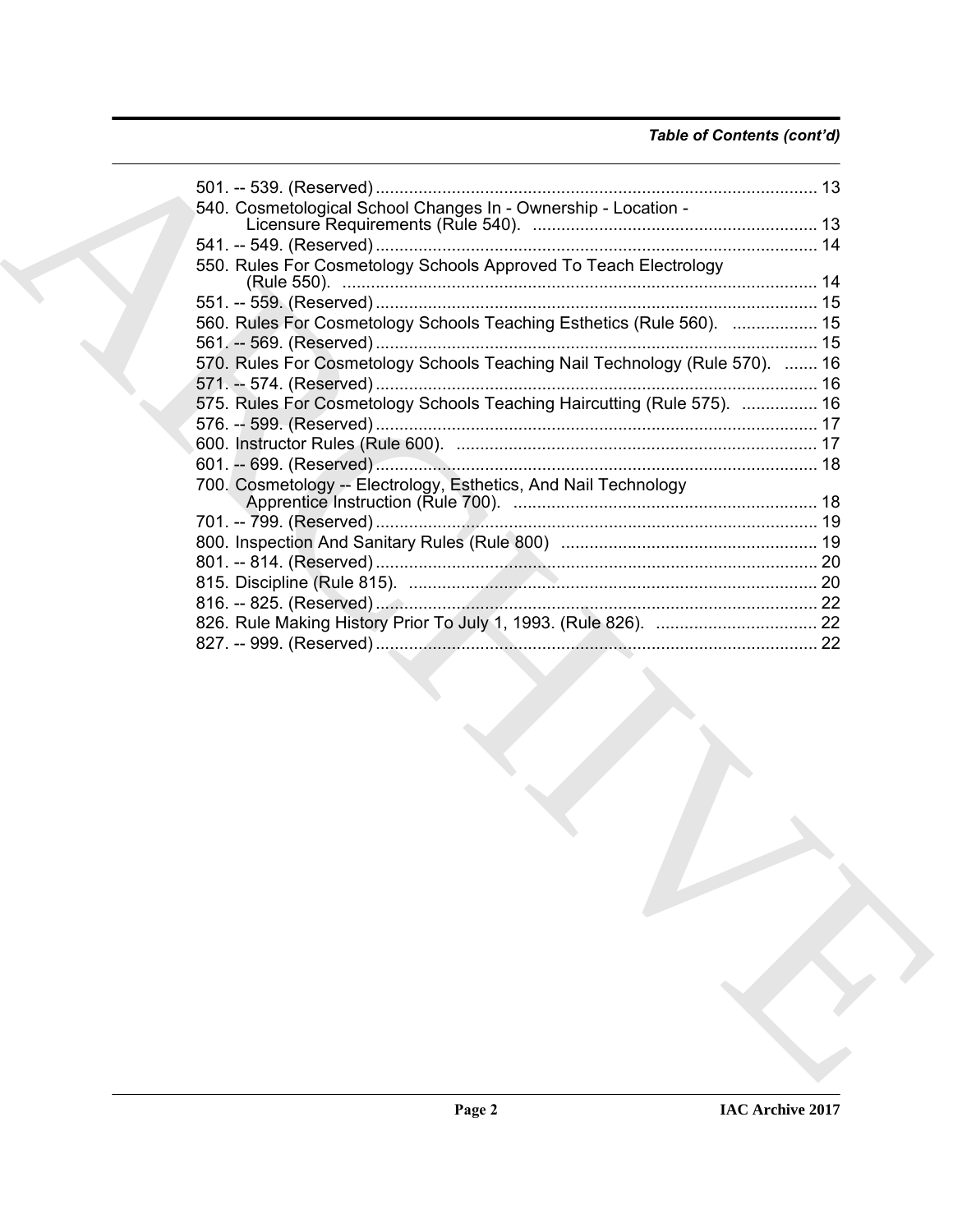## **IDAPA 24 TITLE 04 CHAPTER 01**

# **24.04.01 - RULES OF THE IDAHO BOARD OF COSMETOLOGY**

# <span id="page-2-1"></span><span id="page-2-0"></span>**000. LEGAL AUTHORITY (RULE 0).**

These rules are hereby prescribed and established pursuant to the authority vested in the Idaho Board of Cosmetology by the provisions of Section 54-821, Idaho Code. (7-1-97)

# <span id="page-2-2"></span>**001. TITLE AND SCOPE (RULE 1).**

These rules shall be cited as IDAPA 24.04.01, "Rules of the Idaho Board of Cosmetology." (7-1-97)

# <span id="page-2-3"></span>**002. WRITTEN INTERPRETATIONS (RULE 2).**

The Board may have written statements that pertain to the interpretation of the rules of this chapter. Such interpretations, if any, are available for public inspection and copying at cost in the main office of the Bureau of Occupational Licenses.

# <span id="page-2-4"></span>**003. ADMINISTRATIVE APPEALS (RULE 3).**

Administrative appeals shall be governed by the Administrative Procedure Act, Title 67, Chapter 52, Idaho Code. (3-8-02)

# <span id="page-2-5"></span>**004. INCORPORATION BY REFERENCE (RULE 4).**

These rules do not incorporate by reference any document other than those sections of Idaho Code so referenced. (3-8-02)

# <span id="page-2-10"></span><span id="page-2-6"></span>**005. ADDRESS OF THE IDAHO BOARD OF COSMETOLOGY (RULE 5).**

**[CH](mailto:cos@ibol.idaho.gov)APTER 01**<br> **CHARCHIVE CONTROLLAGES**<br> **CHARCHIVE CONTROLLAGES**<br> **CHARCHIVE CONTROLLAGES**<br> **CHARCHIVE CONTROLLAGES**<br> **CHARCHIVE CONTROLLAGES**<br> **CHARCHIVE CONTROLLAGES**<br> **CHARCHIVE CONTROLLAGES**<br> **CHARCHIVE CONTROLLAGES**<br> The office of the Board of Cosmetology is located within the Bureau of Occupational Licenses, 700 W. State Street, Boise, Idaho 83702. The Bureau is open between the hours of 8:00 a.m. and 5:00 p.m. each day except Saturdays, Sundays and holidays. The phone number of the Board is (208) 334-3233. The Board's fax number is (208) 334-3945. The Board's e-mail address is cos@ibol.idaho.gov. The Board's official website is http://www.ibol.idaho.gov.

(3-19-07)

# <span id="page-2-7"></span>**006. PUBLIC RECORDS (RULE 6).**

The records associated with the Board of Cosmetology are subject to the provisions of the Idaho Public Records Act, Title 74, Chapter 1, Idaho Code. (3-8-02)

# <span id="page-2-8"></span>**007. -- 009. (RESERVED)**

# <span id="page-2-11"></span><span id="page-2-9"></span>**010. DEFINITIONS (RULE 10).**

| These rules expressly adopt all definitions set forth in Section 54-802, Idaho Code, in addition to the following: |  |             |
|--------------------------------------------------------------------------------------------------------------------|--|-------------|
|                                                                                                                    |  | $(3-30-01)$ |

- <span id="page-2-17"></span>**01.** Gender. Any reference to a gender shall mean both masculine and feminine. (7-1-97)
- <span id="page-2-14"></span><span id="page-2-13"></span><span id="page-2-12"></span>**02. Board**. The Idaho Board of Cosmetology as prescribed in Section 54-802, Idaho Code. (7-1-97)

**03. Bureau**. The Bureau of Occupational Licenses, as prescribed in Section 54-828 and Section 67-<br>(3-8-02) 2602, Idaho Code.

**04. Chief**. The Bureau Chief of the Bureau of Occupational Licenses as established by Section 67- 2602, Idaho Code. (7-1-97)

- <span id="page-2-15"></span>**05.** Current License. An unexpired license in good standing. (7-1-97)
- <span id="page-2-16"></span>**06.** Establishment. A licensed cosmetological establishment. (7-1-97)
- <span id="page-2-18"></span>**07. Record of Instruction**. The final documentation of total hours and operations completed by a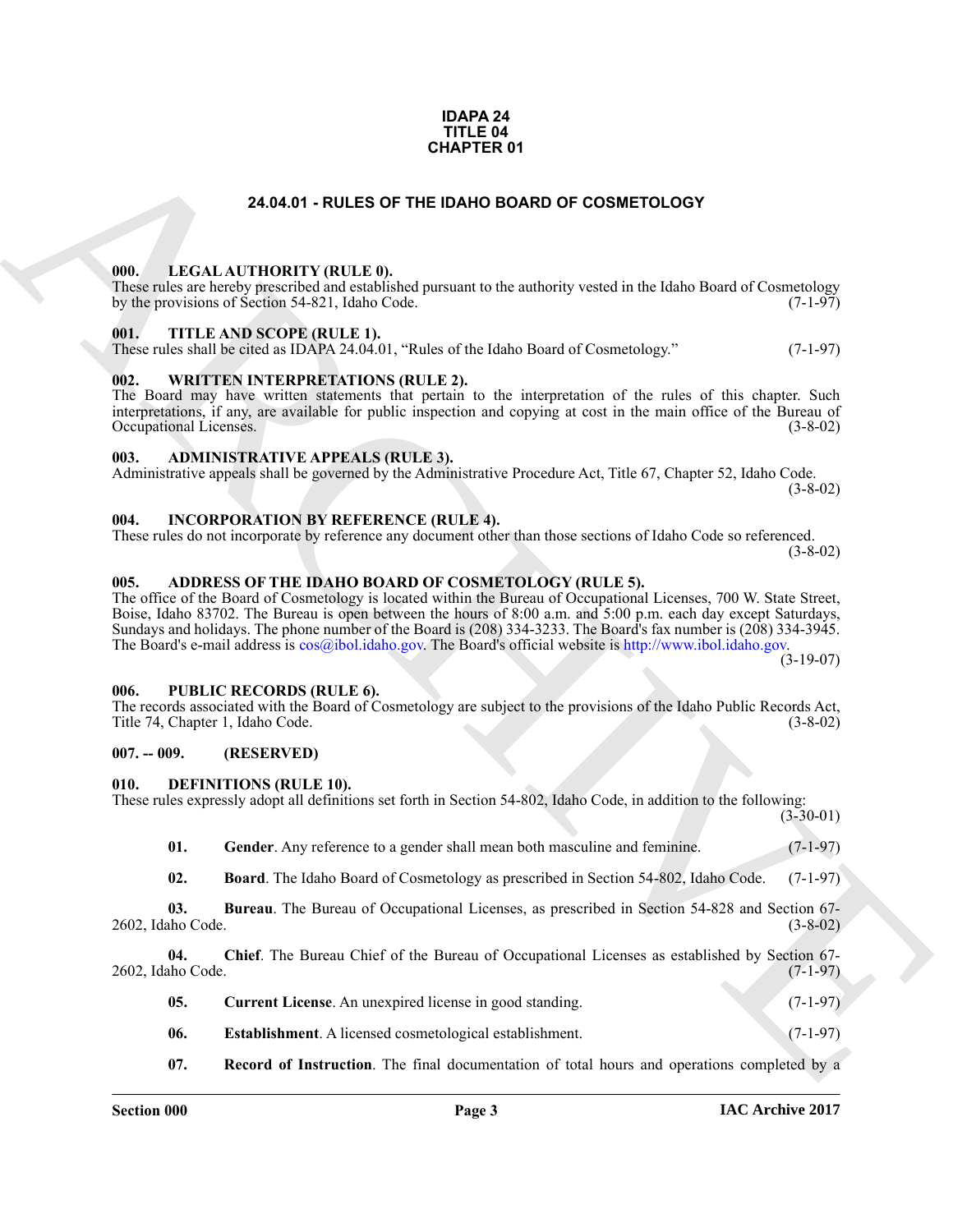# <span id="page-3-13"></span><span id="page-3-12"></span><span id="page-3-11"></span><span id="page-3-9"></span><span id="page-3-6"></span><span id="page-3-4"></span>*IDAHO ADMINISTRATIVE CODE IDAPA 24.04.01* **Rules of the Idaho Board of Cosmetology**

# <span id="page-3-10"></span><span id="page-3-8"></span><span id="page-3-7"></span><span id="page-3-5"></span><span id="page-3-0"></span>**011. -- 099. (RESERVED)**

# <span id="page-3-1"></span>**100. BOARD QUALIFICATIONS -- PROCEDURES -- MEETINGS -- POLICIES. (RULE 100).**

<span id="page-3-3"></span><span id="page-3-2"></span>

|  | <b>Board Member Qualifications.</b> |  |  | $(3-19-07)$ |
|--|-------------------------------------|--|--|-------------|
|--|-------------------------------------|--|--|-------------|

|                                   | <b>Bureau of Occupational Licenses</b>                                                                                                                                                                                                                                                                                                                                                                  | <b>Rules of the Idaho Board of Cosmetology</b>                                     |
|-----------------------------------|---------------------------------------------------------------------------------------------------------------------------------------------------------------------------------------------------------------------------------------------------------------------------------------------------------------------------------------------------------------------------------------------------------|------------------------------------------------------------------------------------|
|                                   | student that is maintained by a school or, in the case of an apprentice, the instructor.                                                                                                                                                                                                                                                                                                                | $(3-30-01)$                                                                        |
| 08.                               | Certificate of Graduation. A signed, notarized statement from a school or, in the case of an<br>apprentice, the instructor, which indicates that the student has fulfilled all requirements of that school or<br>apprenticeship and is eligible for examination.                                                                                                                                        | $(7-1-97)$                                                                         |
| 09.                               | Rules. The rules of the Board.                                                                                                                                                                                                                                                                                                                                                                          | $(7-1-97)$                                                                         |
| 10.                               | School. A licensed school of cosmetology.                                                                                                                                                                                                                                                                                                                                                               | $(7-1-97)$                                                                         |
| 11.                               | <b>School of Electrology.</b> A licensed school of cosmetology approved to teach electrology. (3-30-01)                                                                                                                                                                                                                                                                                                 |                                                                                    |
| 12.                               | Endorsement Certification. In accordance with Section 54-812, Idaho Code.                                                                                                                                                                                                                                                                                                                               | $(7-1-97)$                                                                         |
| 13.                               | Hospital Grade. Hospital grade means a disinfecting agent registered by the Environmental<br>Protection Agency as an effective germicidal/bactericidal, fungicidal, and virucidal disinfectant or any other<br>equivalent agent that effectively frees instruments from infectious or otherwise harmful microorganisms. Such agents<br>must be used in accordance with the manufacturer's instructions. | $(3-19-07)$                                                                        |
| 14.                               | First-Aid Kit. First-aid kit means a packaged and identifiable assortment of medical supplies,<br>including adhesive bandages, skin antiseptic, disposable gloves, and gauze, which may be used for cleaning and<br>protecting blood spills and other minor emergency traumas of the human body.                                                                                                        | $(3-30-01)$                                                                        |
| 15.                               | Patron. Patron means any person who receives the services of anyone licensed or otherwise<br>regulated by the provisions of Chapter 8, Title 54, Idaho Code.                                                                                                                                                                                                                                            | $(3-19-07)$                                                                        |
| 16.<br>jurisprudence examination. | Examination. The examination approved by the board is the National Interstate Council of State<br>Boards of Cosmetology examination. The examination shall consist of practical examination, theory examination and                                                                                                                                                                                     | $(4-2-08)$                                                                         |
| 17.                               | Clinical Services. Clinical services mean performing hands on acts or techniques within the scope<br>of practice of a profession regulated by the Board.                                                                                                                                                                                                                                                | $(3-20-14)$                                                                        |
| $011. - 099.$                     | (RESERVED)                                                                                                                                                                                                                                                                                                                                                                                              |                                                                                    |
|                                   | <b>BOARD QUALIFICATIONS -- PROCEDURES -- MEETINGS -- POLICIES. (RULE 100).</b>                                                                                                                                                                                                                                                                                                                          |                                                                                    |
| <b>100.</b>                       |                                                                                                                                                                                                                                                                                                                                                                                                         |                                                                                    |
| 01.                               | <b>Board Member Qualifications.</b>                                                                                                                                                                                                                                                                                                                                                                     |                                                                                    |
| a.<br>Code.                       | The Cosmetology Board member shall meet the requirements set forth in Section 54-829, Idaho                                                                                                                                                                                                                                                                                                             |                                                                                    |
| b.<br>individual must:            | Cosmetology school representative: To be eligible for appointment to the Cosmetology Board the                                                                                                                                                                                                                                                                                                          |                                                                                    |
| $\mathbf{i}$ .                    | Currently hold a license as a cosmetologist in this state; and                                                                                                                                                                                                                                                                                                                                          |                                                                                    |
| ii.                               | For the three (3) years immediately preceding appointment meet the following requirements:                                                                                                                                                                                                                                                                                                              |                                                                                    |
| (1)                               | Monetary interest in school ownership; and                                                                                                                                                                                                                                                                                                                                                              | $(3-19-07)$<br>$(3-19-07)$<br>$(7-1-97)$<br>$(7-1-97)$<br>$(7-1-97)$<br>$(7-1-97)$ |
| (2)                               | Actively involved in school management.                                                                                                                                                                                                                                                                                                                                                                 | $(7-1-97)$                                                                         |
| c.                                | Electrologist Board member qualification requirements -- the Electrology Board member shall:                                                                                                                                                                                                                                                                                                            | $(3-30-01)$                                                                        |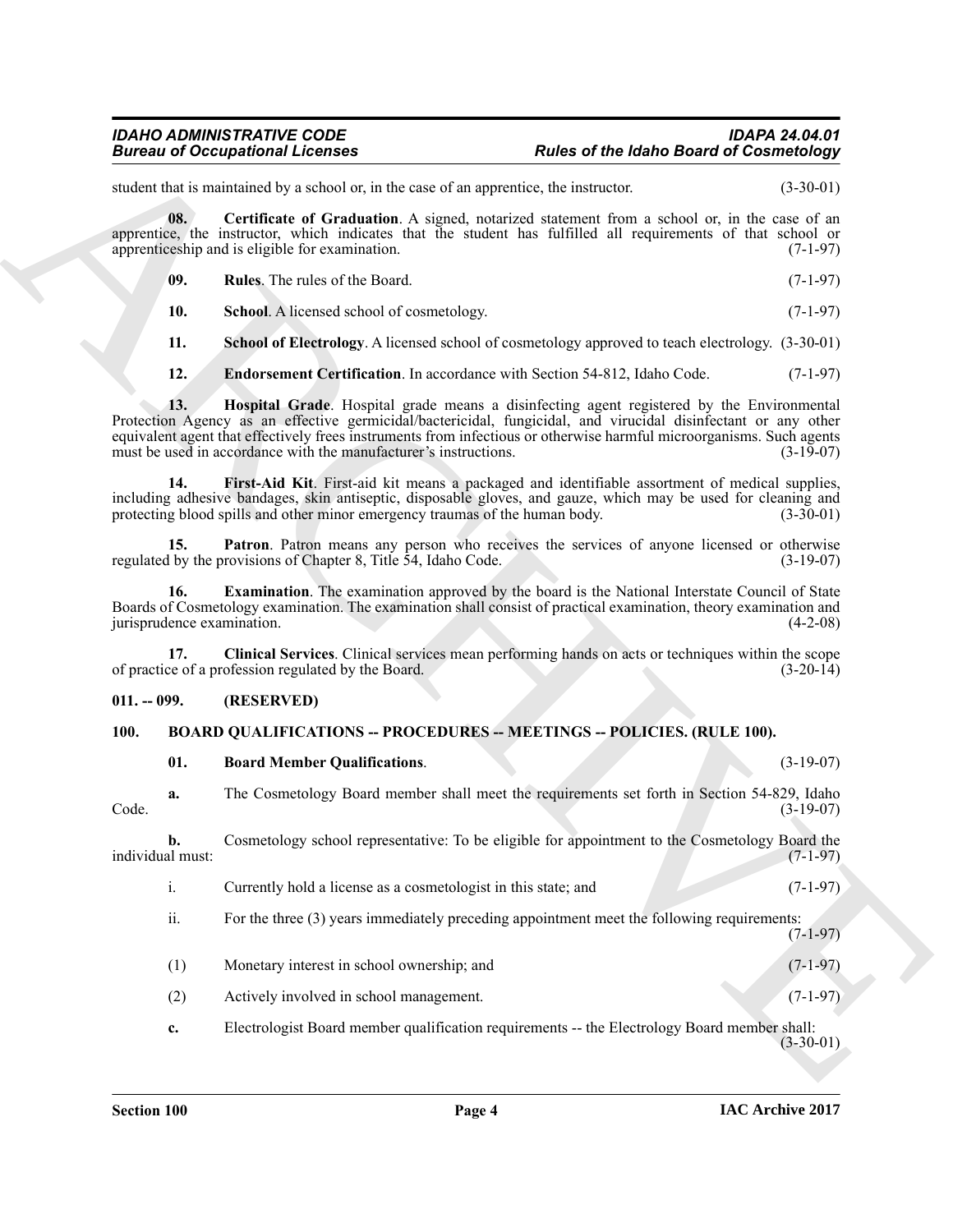# <span id="page-4-4"></span><span id="page-4-3"></span><span id="page-4-2"></span><span id="page-4-1"></span><span id="page-4-0"></span>*IDAHO ADMINISTRATIVE CODE IDAPA 24.04.01 Bureau of Occupational Licenses Rules of the Idaho Board of Cosmetology*

|                                      | <b>Bureau of Occupational Licenses</b>                                                                | <b>Rules of the Idaho Board of Cosmetology</b> |             |
|--------------------------------------|-------------------------------------------------------------------------------------------------------|------------------------------------------------|-------------|
| i.                                   | Be at least twenty-five (25) years of age; and                                                        |                                                | $(7-1-97)$  |
| ii.                                  | Be a resident of this state for at least five $(5)$ years prior to appointment; and                   |                                                | $(7-1-97)$  |
| iii.<br>appointment; and             | Have been engaged in the practice of electrology for at least three (3) years immediately preceding   |                                                | $(3-30-01)$ |
| iv.                                  | Be a licensed electrologist under the provisions of this act.                                         |                                                | $(3-30-01)$ |
| 02.                                  | <b>Board Meetings - Dates - Places.</b>                                                               |                                                | $(7-1-97)$  |
| a.<br>of February, June and October. | The Board shall meet at least three (3) times a year in regular session beginning on the first Monday |                                                | $(7-1-97)$  |
| b.                                   | Board meetings will be held in Boise, Idaho, at the Bureau.                                           |                                                | $(7-1-97)$  |
| a majority of the Board.             | Dates and places of board meetings may be changed and other meetings scheduled by the action of       |                                                | $(7-1-97)$  |
| $101. - 124.$                        | (RESERVED)                                                                                            |                                                |             |
| 125.                                 | FEES (RULE 125).<br>Fees are established in accord with Section 54-818, Idaho Code, as follows:       |                                                | $(7-1-97)$  |
| 01.                                  | <b>Original Permits, Licenses, and Annual Renewals.</b>                                               |                                                | $(3-30-01)$ |
| a.                                   | Cosmetological establishment, original license - twenty-five dollars (\$25).                          |                                                | $(3-20-14)$ |
| b.                                   | Cosmetological establishment, annual renewals - twenty dollars (\$20).                                |                                                | $(3-20-14)$ |
| c.                                   | Retail cosmetics Dealer, original license - twenty-five dollars (\$25).                               |                                                | $(3-20-14)$ |
| d.                                   | Retail cosmetics dealer, annual renewals - twenty dollars (\$20).                                     |                                                | $(3-20-14)$ |
| e.                                   | Makeover or glamour photography business, original license - twenty-five dollars (\$25). (3-20-14)    |                                                |             |
| f.                                   | Makeover or glamour photography business, annual renewals - twenty dollars (\$20).                    |                                                | $(3-20-14)$ |
| g.                                   | Domestic school of cosmetology, original license - three hundred dollars (\$300).                     |                                                | $(3-20-14)$ |
| h.                                   | Domestic school of cosmetology, annual renewals - sixty-five dollars (\$65).                          |                                                | $(3-20-14)$ |
| i.                                   | Registered cosmetologist, original license/annual renewals - ten dollars (\$10).                      |                                                | $(3-20-14)$ |
| j.                                   | Nail technician, original license/annual renewals - ten dollars (\$10).                               |                                                | $(3-20-14)$ |
| k.                                   | Apprentice, original license (no renewal fees required) - ten dollars (\$10).                         |                                                | $(3-20-14)$ |
| $\mathbf{l}$ .                       | Instructor, original license/annual renewals - fifteen dollars (\$15).                                |                                                | $(3-20-14)$ |
|                                      | Electrologist, original license/annual renewals - ten dollars (\$10).                                 |                                                | $(3-20-14)$ |
| m.                                   |                                                                                                       |                                                | $(3-20-14)$ |
| n.                                   | Esthetician, original license/annual renewals - ten dollars (\$10).                                   |                                                |             |
| $\mathbf{0}$                         | Haircutter, original license/annual renewals - ten dollars (\$10).                                    |                                                | $(3-20-14)$ |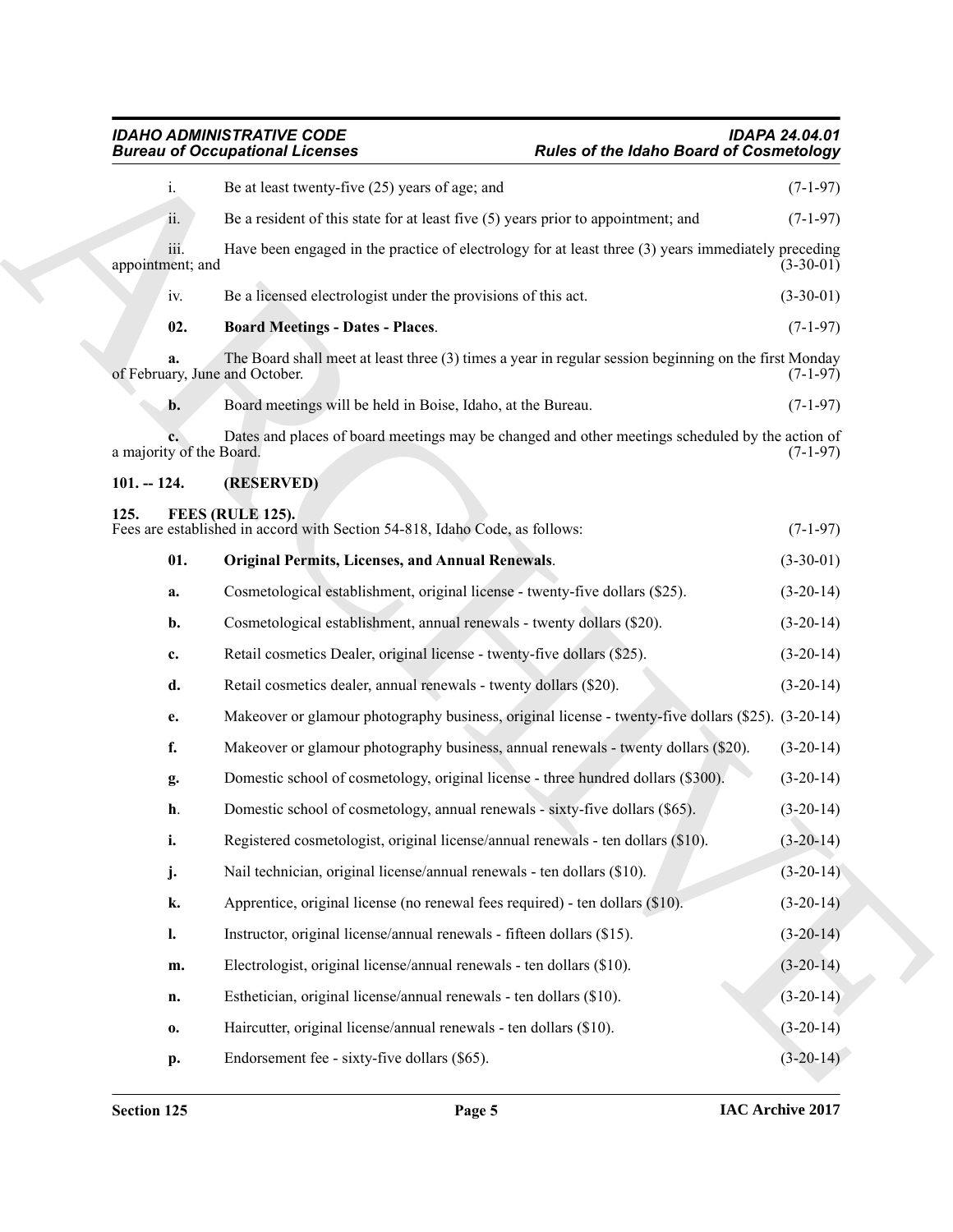**02. Examination Fees**. The fee for those examinations administered by a third party administrator shall be that fee determined by the administrator and shall be paid directly to the administrator by the applicant.

(4-9-09)

<span id="page-5-14"></span><span id="page-5-10"></span><span id="page-5-9"></span><span id="page-5-8"></span>**03. Fees Shall Not Be Prorated or Returnable**. Fees shall not be prorated or returnable. (7-1-97)

# <span id="page-5-0"></span>**126. -- 149. (RESERVED)**

# <span id="page-5-1"></span>**150. REQUIREMENTS FOR LICENSURE BY ENDORSEMENT (RULE 150).**

**01. Filing Application**. Applicants for license by endorsement under the provisions of Section 54-812, Idaho Code, shall file an application on forms provided by the Board; and

**a.** Furnish proof of current license in another state, territory, possession or country, having ents equal to the requirements of Idaho; or (7-1-97) requirements equal to the requirements of Idaho; or

**b.** Document by sworn affidavit attesting to having worked in a cosmetology establishment for three (3) years of practical experience under licensure within the five (5) years immediately preceding application.

 $(3-30-01)$ 

<span id="page-5-13"></span>**02. Certification of Licensure**. Certification of licensure must be completed and submitted directly to the Board by the licensing agency of the other state, territory, possession or country, and filed in the office of the Board with the application for license and required fee. (3-8-02)

<span id="page-5-12"></span>**03. Application Must Be Accompanied by Proof of Meeting Educational Requirements**. Application for license by endorsement must be accompanied by proof of the applicant having met the educational requirements as set forth in Section 54-805. Idaho Code. (3-30-01) requirements as set forth in Section 54-805, Idaho Code.

<span id="page-5-15"></span>**04. Submit Proof of Birth**. Endorsement applicants must furnish a copy of their birth certificate or other acceptable proof of birth.

<span id="page-5-11"></span>**05. Application Must Be Accompanied by Endorsement Fee and Original License Fee**. Applications for license by endorsement must be accompanied by the endorsement fee and the original license fee. If the Board finds that the applicant is ineligible for license by endorsement, but is eligible for license by examination, the endorsement fee shall be utilized as the examination fee, and the applicant permitted to take the examination.

 $(3-30-01)$ 

# <span id="page-5-2"></span>**151. -- 175. (RESERVED)**

# <span id="page-5-6"></span><span id="page-5-3"></span>**176. APPLICATION FOR PERMIT TO PRACTICE, DEMONSTRATE, OR TEACH COSMETOLOGY (RULE 176).**

**Example 20** Comparisonal Licenses<br> **Example 20** Comparisonal Licenses<br> **Example 20** Comparisonal Press Distribution of the Unit Deal Comparisonal Press Distribution (Press Notification 2013)<br>
1. For Shall Not the Provide Application for permit to practice, demonstrate, or teach cosmetology shall be made by the sponsoring agent on forms furnished by the Board and must be received in that office at least seven (7) business days prior to the date of practice, demonstration, or instruction. The applicant shall include the name, address, license number, and the state, territory, possession, or country of licensure for each person who shall practice, demonstrate, or instruct. Said practice, demonstration, or instruction shall not commence until the permit is received by the applicant. The permit shall be available for inspection by the Board or its agent at the location of said practice, demonstration, or instruction. The applicant shall be required to inform each person of the sanitary rules for shops and schools prior to said practice, demonstration, or instruction. If the application meets objective requirements established by the Board and the location where the permitted activities are to occur meets the sanitary requirements of Board Rule 800, the Bureau may issue the permit.  $(3-27-13)$ 

# <span id="page-5-4"></span>**177. -- 199. (RESERVED)**

# <span id="page-5-7"></span><span id="page-5-5"></span>**200. APPLICATIONS (RULE 200).**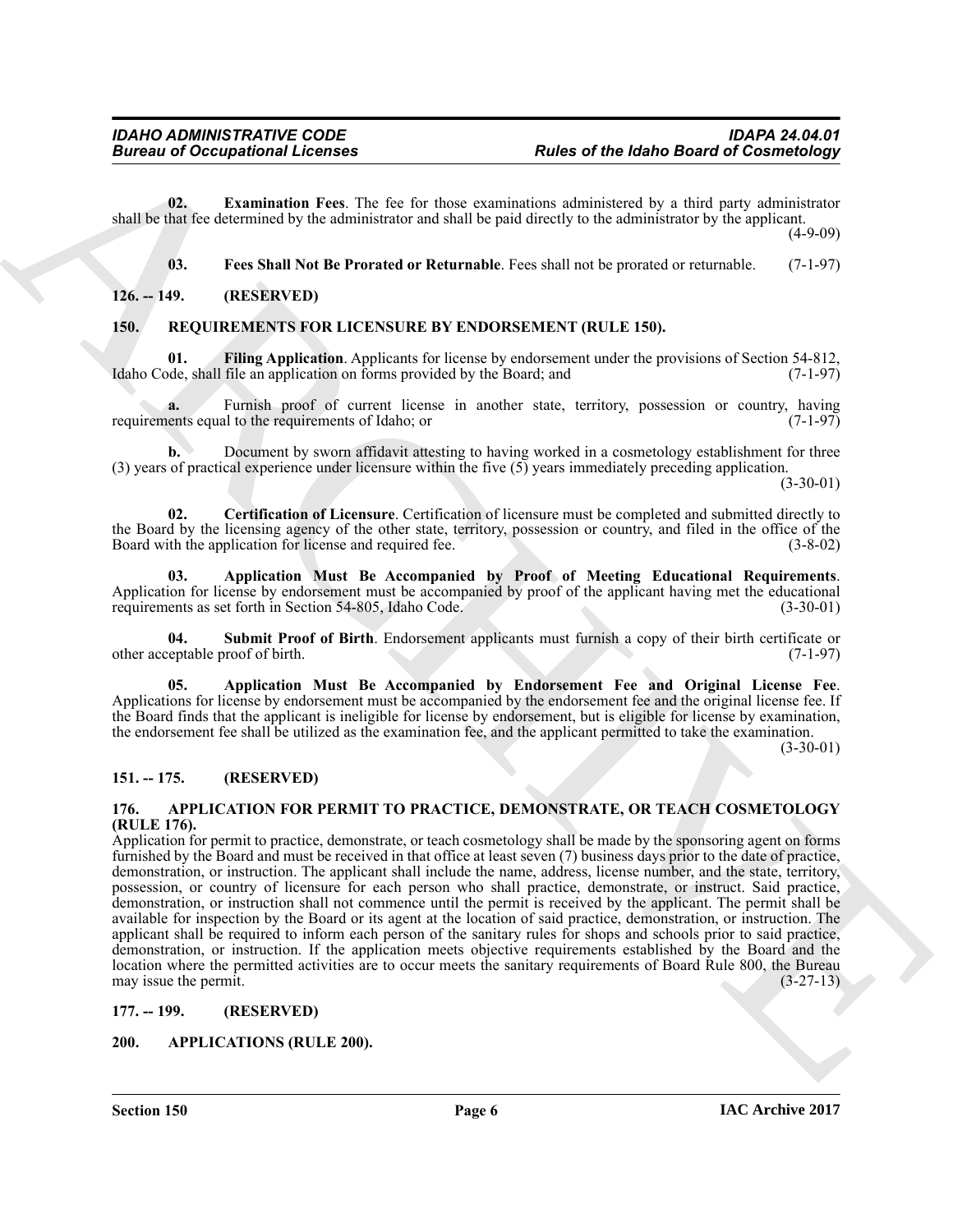<span id="page-6-2"></span>

| <b>Bureau of Occupational Licenses</b>                                                                                                                                                                                                            | <b>Rules of the Idaho Board of Cosmetology</b>                                                                       |
|---------------------------------------------------------------------------------------------------------------------------------------------------------------------------------------------------------------------------------------------------|----------------------------------------------------------------------------------------------------------------------|
| 01.<br>on forms furnished by the Board.                                                                                                                                                                                                           | Application for License by Examination. Application for license by examination shall be made<br>$(3 - 8 - 02)$       |
| a.<br>application, the required fees and submit or facilitate the submission of the following;                                                                                                                                                    | Applicant. Each applicant for licensure by examination shall be required to submit to the Board an<br>$(5-8-09)$     |
| Records.<br>b.                                                                                                                                                                                                                                    | $(5-8-09)$                                                                                                           |
| The official record of instruction;<br>i.                                                                                                                                                                                                         | $(5 - 8 - 09)$                                                                                                       |
| ii.<br>A signed and notarized certificate of graduation;                                                                                                                                                                                          | $(3 - 8 - 02)$                                                                                                       |
| iii.<br>equivalent;                                                                                                                                                                                                                               | Proof of the required high school education (pursuant to Section 54-805, Idaho Code) or<br>$(5-8-09)$                |
| Acceptable verification of applicants age; and<br>iv.                                                                                                                                                                                             | $(5 - 8 - 09)$                                                                                                       |
| Examination scores.<br>V.                                                                                                                                                                                                                         | $(5-8-09)$                                                                                                           |
| 02.<br>and accepted until all required information, documents, and fees are received by the Board.                                                                                                                                                | Applications Must Be Complete to Be Accepted. Applications shall not be considered complete<br>$(3-8-02)$            |
| 03.<br>the Board.                                                                                                                                                                                                                                 | <b>Examination</b> . Proof of successful passage of a practical and written examination as approved by<br>$(4-2-08)$ |
| 04.<br><b>Out of State Applicants.</b>                                                                                                                                                                                                            | $(3 - 8 - 02)$                                                                                                       |
| a.<br>territory, possession or country, must also document their other licensure and provide verification of practical<br>experience, in addition to the required application and fees.                                                           | Applicants not completing their instruction in Idaho and currently licensed in another state,<br>$(3-8-02)$          |
| b.<br>certified documentation of all instruction received. Records of instruction must be received by the Board directly<br>from the applicable regulatory agency or the facility that provided the instruction.                                  | Applicants not currently licensed in another state, territory, possession or country must provide<br>$(3-8-02)$      |
| 05.<br>Board request or where the applications have lacked activity for five (5) consecutive years shall be deemed denied<br>and shall be terminated upon thirty (30) days written notice unless good cause is established to the Board. (5-8-09) | Lack of Activity. Applications on file with the Board where an applicant has failed to respond to a                  |
| (RESERVED)<br>$201. - 249.$                                                                                                                                                                                                                       |                                                                                                                      |
| ESTABLISHING EQUIVALENCY IN LIEU OF THE REQUIRED HIGH SCHOOL EDUCATION<br>250.                                                                                                                                                                    |                                                                                                                      |
| (RULE 250).<br>The Board will accept the following tests and degrees as being equivalent in lieu of the required high school<br>education (pursuant to Section 54-805, Idaho Code).                                                               | $(4-2-08)$                                                                                                           |
| 01.<br>Education, when an applicant receives an average cutting score of not less than forty-five (45), with no category<br>below a cutting score of forty (40).                                                                                  | <b>GED Test</b> . The General Educational Development (G.E.D.) Tests approved by the Department of<br>$(3-30-01)$    |
| 02.<br>equivalency shall be approved by the Board when an applicant receives a score approved by the Department of<br>Education as meeting the equivalency requirement.                                                                           | <b>Equivalent Test.</b> Any test approved by the Department of Education to establish education<br>$(5-3-03)$        |
| 03.                                                                                                                                                                                                                                               | Degrees. An associates, bachelors, or graduate degree from an accredited college or university.<br>$(4-2-08)$        |
|                                                                                                                                                                                                                                                   |                                                                                                                      |

# <span id="page-6-6"></span><span id="page-6-4"></span><span id="page-6-3"></span>**04. Out of State Applicants**. (3-8-02)

# <span id="page-6-5"></span><span id="page-6-0"></span>**201. -- 249. (RESERVED)**

# <span id="page-6-10"></span><span id="page-6-9"></span><span id="page-6-8"></span><span id="page-6-7"></span><span id="page-6-1"></span>**250. ESTABLISHING EQUIVALENCY IN LIEU OF THE REQUIRED HIGH SCHOOL EDUCATION (RULE 250).**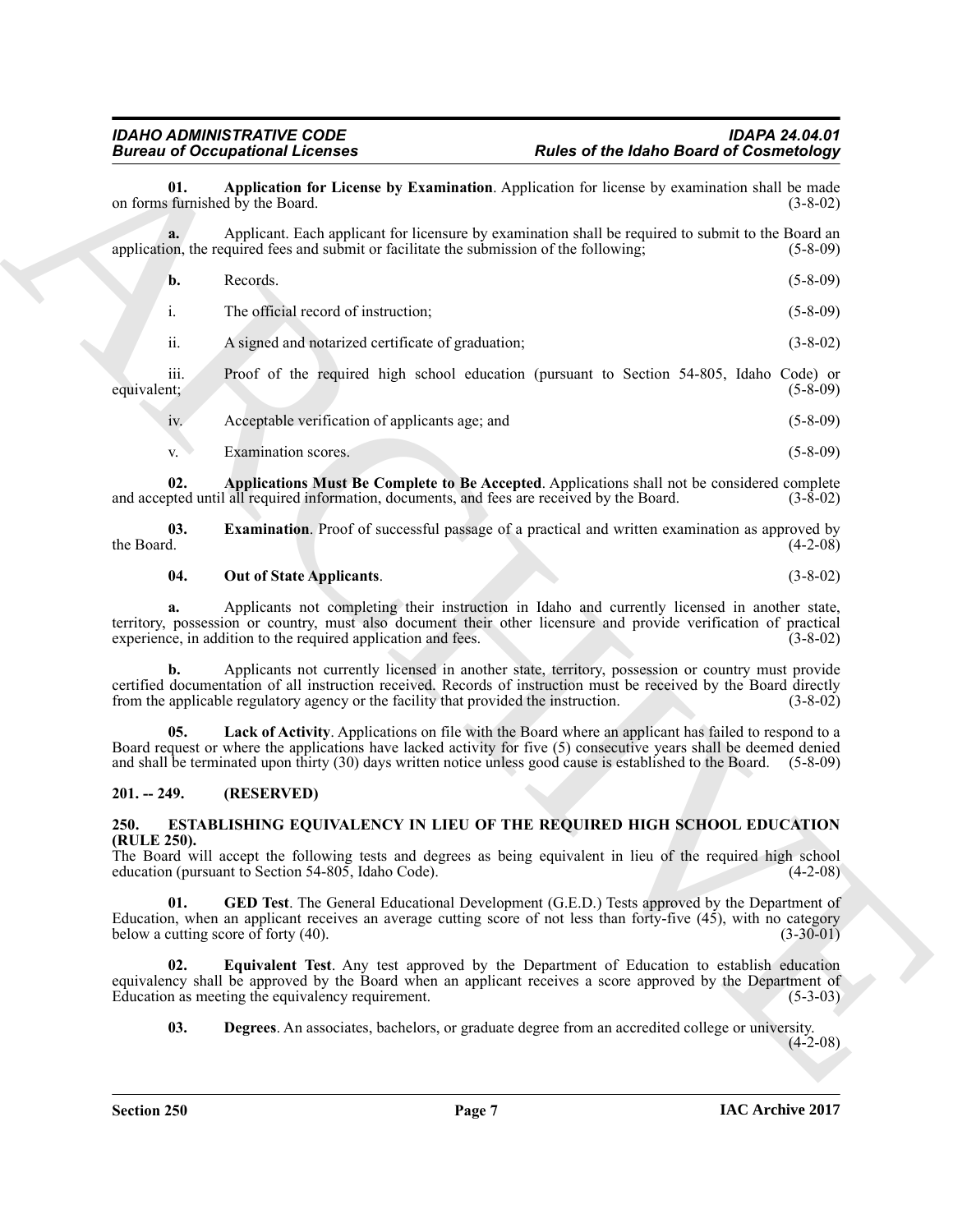# <span id="page-7-0"></span>**251. -- 299. (RESERVED)**

# <span id="page-7-2"></span><span id="page-7-1"></span>**300. LICENSURE AND OPERATION OF PRIMARY AND CONTIGUOUS ESTABLISHMENTS (RULE 300).**

Except as otherwise provided in statute, a duly licensed individual must practice within a licensed cosmetological establishment. A cosmetological establishment may be licensed as a primary establishment or a contiguous establishment that operates within a primary establishment. (4-11-15) establishment that operates within a primary establishment.

<span id="page-7-3"></span>**01. Applications**. Application for establishment license shall be made on forms furnished by the Board. The fully completed application form, with the required fees, must be submitted to the Board and a license issued prior to the opening or operation of any cosmetological establishment. (7-1-97) issued prior to the opening or operation of any cosmetological establishment.

**02.** Primary Establishment License. A primary establishment license may be issued and annually only under the following conditions: (4-11-15) renewed only under the following conditions:

<span id="page-7-5"></span>**a.** Compliance with Subsection 300.01; and (7-1-97)

**b.** There is a clearly defined and designated working floor space of adequate dimension to allow the safe and sanitary practice of any one (1) or combination of defined practices of cosmetology for all individual stations<br>that may be in operation in addition to any restroom and access areas: and (5-3-03) that may be in operation in addition to any restroom and access areas; and

**c.** There is an approved hot and cold running water source and drainage system that is available to any contiguous cosmetology establishment or barber shop that may exist; and must be within the perimeters of the licensed establishment and separate from the toilet facilities; and (4-11-15) licensed establishment and separate from the toilet facilities; and

**d.** There are restroom facilities in the building in which the primary establishment is located and which shall be accessible from the primary area and to all areas designated for the operation of contiguous establishments. Said restroom facilities shall contain an approved hot and cold running water source and approved drainage system. Said water source shall be in addition to the work area facilities; and (4-11-15) drainage system. Said water source shall be in addition to the work area facilities; and

All primary areas shall be connected by an access area not less than three (3) feet wide and said e part of any contiguous establishment designated area; and  $(4-11-15)$ access shall not be part of any contiguous establishment designated area; and

**f.** Any areas designated by the primary establishment for the operation of contiguous establishments shall be clearly defined and fixed, and shall provide adequate dimension to allow the safe and sanitary practice of any one or a combination of the defined practices of cosmetology for all stations that may be operated in that area.

(4-11-15)

**Example 20**<br> **Example 20**<br> **Example 20**<br> **Example 20**<br> **Example 20**<br> **Example 20**<br> **Example 20**<br> **Example 20**<br> **Example 20**<br> **Example 20**<br> **Example 20**<br> **Example 20**<br> **Example 20**<br> **Example 20**<br> **Example 20**<br> **Example 20 g.** The holder of the primary establishment license will be responsible for complying with the sanitation requirements and all other applicable statutes and rules for the designated licensed area of the primary establishment, including areas that are cooperatively or jointly used as "common areas" such as shampoo bowls, restrooms, entrance or reception areas. (4-11-15)

**03.** Contiguous Establishment License. A contiguous establishment license may be issued and renewed only under the following conditions: (4-11-15) annually renewed only under the following conditions:

<span id="page-7-4"></span>**a.** Compliance with Subsection 300.01; and (7-1-97)

**b.** The contiguous establishment is associated with a currently licensed primary establishment; and  $(4-11-15)$ 

**c.** The contiguous establishment shall only operate in the contiguous establishment designated areas e associated primary establishment. (4-11-15) within the associated primary establishment.

**d.** The holder of the contiguous establishment license will be responsible for complying with the sanitation requirements and all other applicable statutes and rules for the contiguous designated area where it operates. (4-11-15) operates.  $(4-11-15)$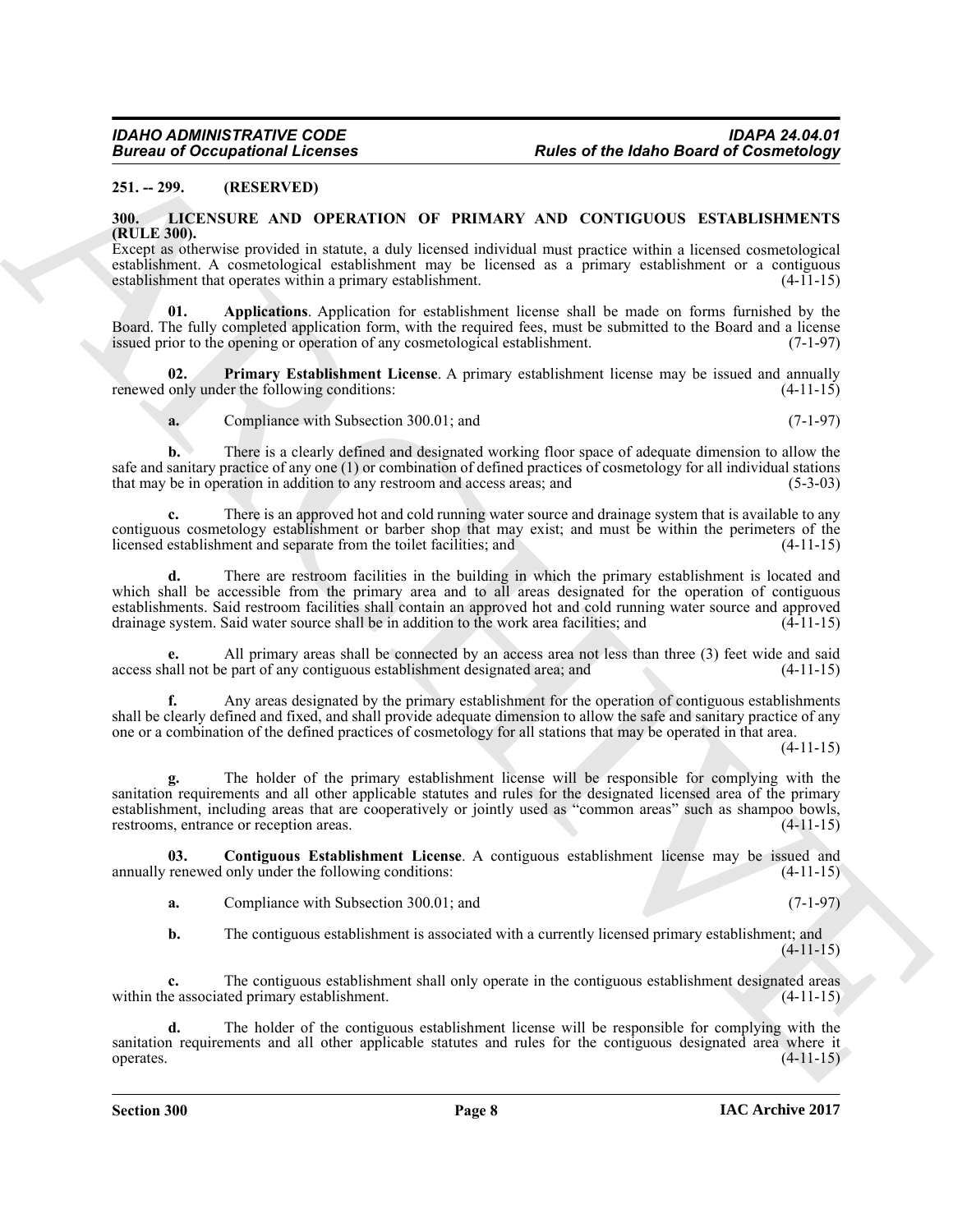**Extracted and Contract Control in the Contract Control in the Contract Contract Contract Contract Contract Contract Contract Contract Contract Contract Contract Contract Contract Contract Contract Contract Contract Contr 04. Businesses Other Than Cosmetological Establishments or Barber Shops**. Businesses other than cosmetological establishments or barber shops, and living quarters shall be separate and apart. Home establishments must provide a separate outside entrance directly into the establishment and substantial partitions or walls shall extend from the floor to not less than seven (7) feet high, separating the establishment from adjoining rooms used for business or domestic purposes. All doors to an establishment from adjacent rooms shall be closed. (7-1-97)

<span id="page-8-13"></span><span id="page-8-12"></span>**05. Adequate Toilet Facilities**. Adequate toilet facilities shall be conveniently located and accessible from within the building where the establishment is located. (7-1-97)

<span id="page-8-14"></span>**06.** Conditions for Issuance. No cosmetological primary establishment license may be issued which or overlaps all or any portion of an existing establishment license. (4-11-15) includes or overlaps all or any portion of an existing establishment license.

# <span id="page-8-3"></span><span id="page-8-0"></span>**301. COSMETOLOGICAL ESTABLISHMENT CHANGES IN - OWNERSHIP - LOCATION - LICENSURE REQUIREMENTS (RULE 301).**

<span id="page-8-6"></span>**01. Change of Ownership or Location**. Whenever a change of ownership or fixed location of an establishment occurs, an original license fee must be paid and compliance with all rules concerning a new establishment must be met, before a new license will be issued. Licenses are not transferable. (4-11-15)

<span id="page-8-5"></span>**02. Board Must Be Informed of All Changes**. The Board must be informed in writing of any and all changes of ownership and location of establishments.

<span id="page-8-7"></span>**03. Deletion of an Owner**. Deletion of an owner in a multiple ownership may be effected by filing a tatement with the Board signed by the person withdrawing and/or the remaining owner(s). (7-1-97) written statement with the Board signed by the person withdrawing and/or the remaining owner(s).

<span id="page-8-11"></span>**04. Transfer of Owner**. If the transfer involves change of corporate structure or deleting one (1) or more owners, a written notarized statement signed by all former owners as registered with the Board shall be accepted. If the existing establishment license has expired, the procedure as set forth in Subsection 300.01 shall be followed. (7-1-97)  $f_{\text{followed.}}$  (7-1-97)

<span id="page-8-4"></span>**05. Addition of an Owner**. Addition of an owner to multiple ownership constitutes a change in ip and the requirements for a new establishment apply. (7-1-97) ownership and the requirements for a new establishment apply.

<span id="page-8-10"></span>**06. Supervision in an Establishment**. A properly licensed establishment must operate under proper supervision, refer to Section 54-803, Idaho Code.

**07.** Out of Business. Whenever any establishment ceases operation at the licensed location, the or authorized agent of the establishment shall notify the Board by submitting: (4-11-15) owner(s) or authorized agent of the establishment shall notify the Board by submitting:

<span id="page-8-9"></span>**a.** A signed letter advising that the establishment is out of business; or  $(4-11-15)$ 

**b.** The establishment license bearing the signature of the owner(s) or authorized agent and marked usiness; or  $(4-11-15)$ out-of-business; or

For a contiguous establishment license, a signed statement by the associated primary establishment contiguous establishment is out of business. (4-11-15) advising that the contiguous establishment is out of business.

<span id="page-8-8"></span>**08.** License Status. A new primary establishment license will not be issued for any location that is licensed as a primary establishment at the time of application. (4-11-15) currently licensed as a primary establishment at the time of application.

# <span id="page-8-1"></span>**302. -- 399. (RESERVED)**

# <span id="page-8-15"></span><span id="page-8-2"></span>**400. REQUIREMENTS FOR LICENSURE BY EXAMINATION - GENERAL. (RULE 400).**

<span id="page-8-16"></span>**Requirements**. Applicants for license by examination must complete an application (Refer to Rule) 200) and file it with the Board, along with proof of successfully passing the approved examination with a score of at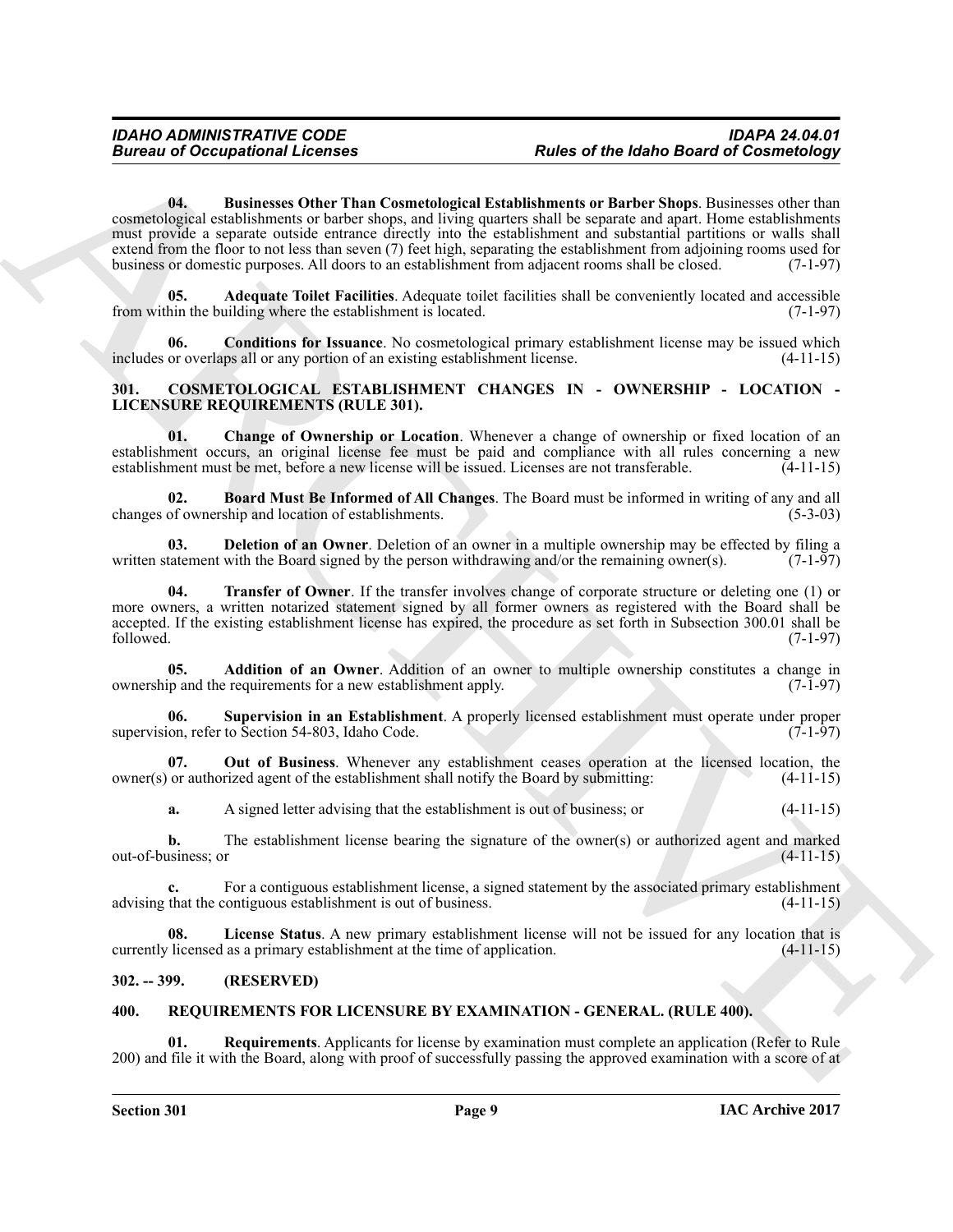least seventy-five percent (75%) and a completed certificate of graduation submitted to the Board by the school.  $(4-2-08)$ 

<span id="page-9-14"></span>**02. If Applicant Is From Another State**. If applicant is from another state, territory, possession, or country, and is ineligible for license by endorsement, proof of having a current license in good standing and instruction equivalent to the foregoing requirements must be submitted to the Board (Refer to Rule 200). (3-30-01)

# <span id="page-9-7"></span><span id="page-9-5"></span><span id="page-9-0"></span>**401. COSMETOLOGY REQUIREMENTS FOR LICENSURE BY EXAMINATION (RULE 401).**

**01.** Filing of Record of Instruction. Applicant must file Record of Instruction covering: two thousand nours of instruction as a student, or four thousand (4,000) hours of instruction as an apprentice. (3-30-01)  $(2,000)$  hours of instruction as a student, or four thousand  $(4,000)$  hours of instruction as an apprentice.

**02.** Credit for Instruction. Credit for instruction as a student or apprentice will be given for each year cal experience under licensure in another state, territory, possession, or country as follows: (3-30-01) of practical experience under licensure in another state, territory, possession, or country as follows:

<span id="page-9-6"></span>**a.** Two hundred (200) hours as a student, or four hundred (400) hours as an apprentice. (3-30-01)

<span id="page-9-8"></span>**b.** Credit will be allowed only on six (6) month experience increments. (7-1-97)

# **03. Hours Credit Toward Licensure**. (7-1-97)

**a.** A licensed nail technician shall be given credit of two hundred fifty (250) hours toward the required two thousand  $(2,000)$  hours for a cosmetology course or five hundred (500) hours toward the required four thousand  $(4,000)$  hours as a cosmetology apprentice.  $(4,000)$  hours as a cosmetology apprentice.

**b.** A licensed esthetician shall be given credit of two hundred fifty (250) hours toward the required sand (2000) hours for a cosmetology course. two thousand  $(2000)$  hours for a cosmetology course.

**c.** A licensed haircutter shall be given credit of two hundred fifty (250) hours toward the required two thousand  $(2000)$  hours for a cosmetology course.

**d.** A nail technician student (not licensed) may receive eighty percent (80%) of accumulated hours, ore than two hundred fifty (250) hours, as credit toward a student cosmetology course. (7-1-97) but no more than two hundred fifty (250) hours, as credit toward a student cosmetology course.

**e.** An esthetician student (not licensed) may receive eighty percent (80%) of accumulated hours, but than two hundred fifty (250) hours as credit toward a student cosmetology course. (7-1-97) no more than two hundred fifty (250) hours as credit toward a student cosmetology course.

**f.** A haircutter student (not licensed) may receive eighty percent (80%) of accumulated hours, but no n two hundred fifty (250) hours, as credit toward a student cosmetology course. (3-19-07) more than two hundred fifty (250) hours, as credit toward a student cosmetology course.

# <span id="page-9-1"></span>**402. -- 406. (RESERVED)**

# <span id="page-9-9"></span><span id="page-9-2"></span>**407. ELECTROLOGY REQUIREMENTS FOR LICENSURE BY EXAMINATION (RULE 407).**

<span id="page-9-12"></span>**01.** Filing of Record of Instruction. Applicant must file Record of Instruction covering eight hundred (uss as a student, or one thousand six hundred (1.600) hours as an apprentice. (3-30-01)  $(800)$  hours as a student, or one thousand six hundred  $(1,600)$  hours as an apprentice.

Boreaux of Occupations I. February 16. February 16. February 16. February 16. February 16. February 16. February 16. February 16. The properties of the state of the state of the state of the state of the state of the stat **02. Credit Given for Instruction**. Credit given for instruction will be eighty (80) hours as a student, or one hundred sixty (160) hours as an apprentice, for each year of practical experience under licensure in another state, territory, possession, or country. (3-30-01) territory, possession, or country.

<span id="page-9-11"></span><span id="page-9-10"></span>**03.** Credit for Experience. Credit for experience will be allowed only in full six (6) month increments. (7-1-99)

# <span id="page-9-3"></span>**408. -- 412. (RESERVED)**

# <span id="page-9-13"></span><span id="page-9-4"></span>**413. ESTHETICS REQUIREMENTS FOR LICENSURE BY EXAMINATION (RULE 413).**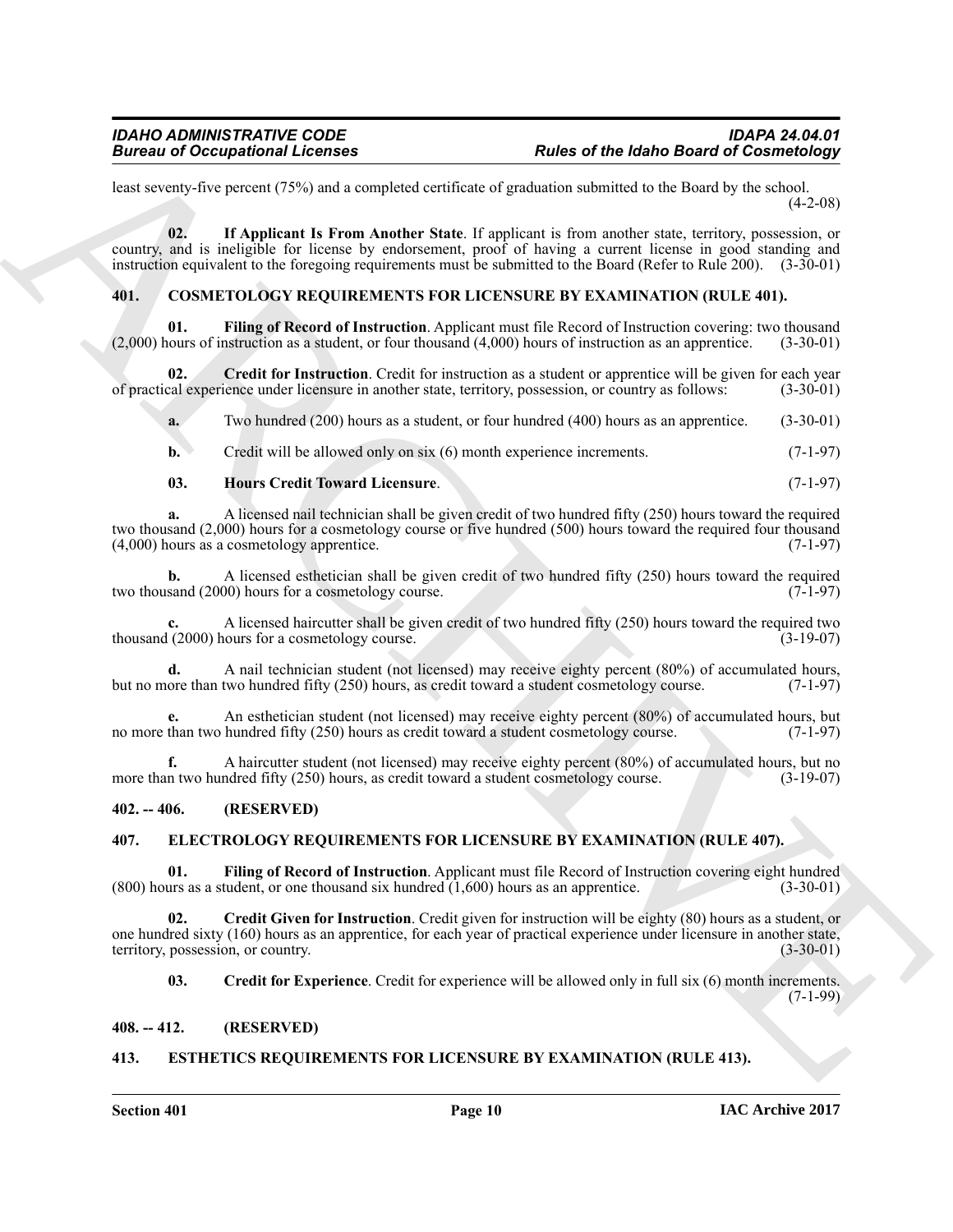<span id="page-10-7"></span><span id="page-10-6"></span>**01.** Filing of Record of Instruction. Applicant must file Record of Instruction covering six hundred (Is as a student, or one thousand two hundred (1.200) hours as an apprentice. (3-8-02)  $(600)$  hours as a student, or one thousand two hundred  $(1,200)$  hours as an apprentice.

**Eurosis of Occupational Licenses**<br> **Also of the bland Down for distribution**<br>
(con bars and the interaction Applican must all because the state of multipliers, and the state of the properties<br>
(con bars and the interacti **02. Credit Given for Instruction**. Credit given for instruction as a student will be sixty (60) hours as a student, or one hundred twenty (120) hours as an apprentice, for each year of practical experience under licensure in another state, territory, possession, or country. (3-8-02) another state, territory, possession, or country.

<span id="page-10-9"></span>**03. Six Month Allowance for Credit**. Credit for experience will be allowed only in full six (6) month increments. (7-1-99)

<span id="page-10-8"></span>**04. Hours Credit Toward Licensure**. One-seventh (1/7) of cosmetology student training hours may ed toward esthetics instruction requirements. be credited toward esthetics instruction requirements.

# <span id="page-10-0"></span>**414. -- 418. (RESERVED)**

# <span id="page-10-19"></span><span id="page-10-17"></span><span id="page-10-1"></span>**419. NAIL TECHNOLOGY REQUIREMENTS FOR LICENSURE BY EXAMINATION (RULE 419).**

**01. Filing of Record of Instruction**. Applicant must file Record of Instruction covering four hundred  $(400)$  hours as a student, or eight hundred  $(800)$  as an apprentice.

<span id="page-10-18"></span>**02. Credit Given for Instruction**. Credit given for instruction as a student will be forty (40) hours as a student, or eighty (80) hours as an apprentice, for each year of practical experience under licensure in another state, territory, possession or country. (3-8-02)

<span id="page-10-21"></span>**03.** Six Month Allowance for Credit. Credit will be allowed only on six (6) month experience increments. (7-1-97) increments. (7-1-97)

<span id="page-10-20"></span>**04. Hours Credit Toward Licensure**. One-seventh (1/7) of cosmetology student training hours may ed toward nail technology instruction requirements. (3-30-01) be credited toward nail technology instruction requirements.

# <span id="page-10-2"></span>**420. -- 424. (RESERVED)**

# <span id="page-10-12"></span><span id="page-10-3"></span>**425. HAIRCUTTER REQUIREMENTS FOR LICENSURE BY EXAMINATION (RULE 425).**

<span id="page-10-14"></span>**01. Filing of Record of Instruction**. Applicant must file Record of Instruction covering nine hundred  $(900)$  hours as a student.

<span id="page-10-13"></span>**02. Credit Given for Instruction**. Credit given for instruction as a student will be ninety (90) hours as a student for each year of practical experience under licensure in another state, territory, possession or country.  $(3-19-07)$ 

<span id="page-10-16"></span>**03.** Six Month Allowance for Credit. Credit will be allowed only on six (6) month experience increments. (3-19-07) increments.  $(3-19-07)$ 

<span id="page-10-15"></span>**04. Hours Credit Toward Licensure**. One-seventh (1/7) of cosmetology student training hours may ed toward haircutter instruction requirements. (3-19-07) be credited toward haircutter instruction requirements.

# <span id="page-10-4"></span>**426. -- 449. (RESERVED)**

# <span id="page-10-10"></span><span id="page-10-5"></span>**450. EXAMINATIONS - GENERAL (RULE 450).**

Examination for licensure shall consist of both a practical and written examination for each of those disciplines included in Chapter 8, Title 54, Idaho Code. (5-3-03) included in Chapter 8, Title 54, Idaho Code.

<span id="page-10-11"></span>**01.** Written Examination. The written examination will be the national examination provided by the Interstate Council of State Boards of Cosmetology (NIC). (5-8-09) National Interstate Council of State Boards of Cosmetology (NIC).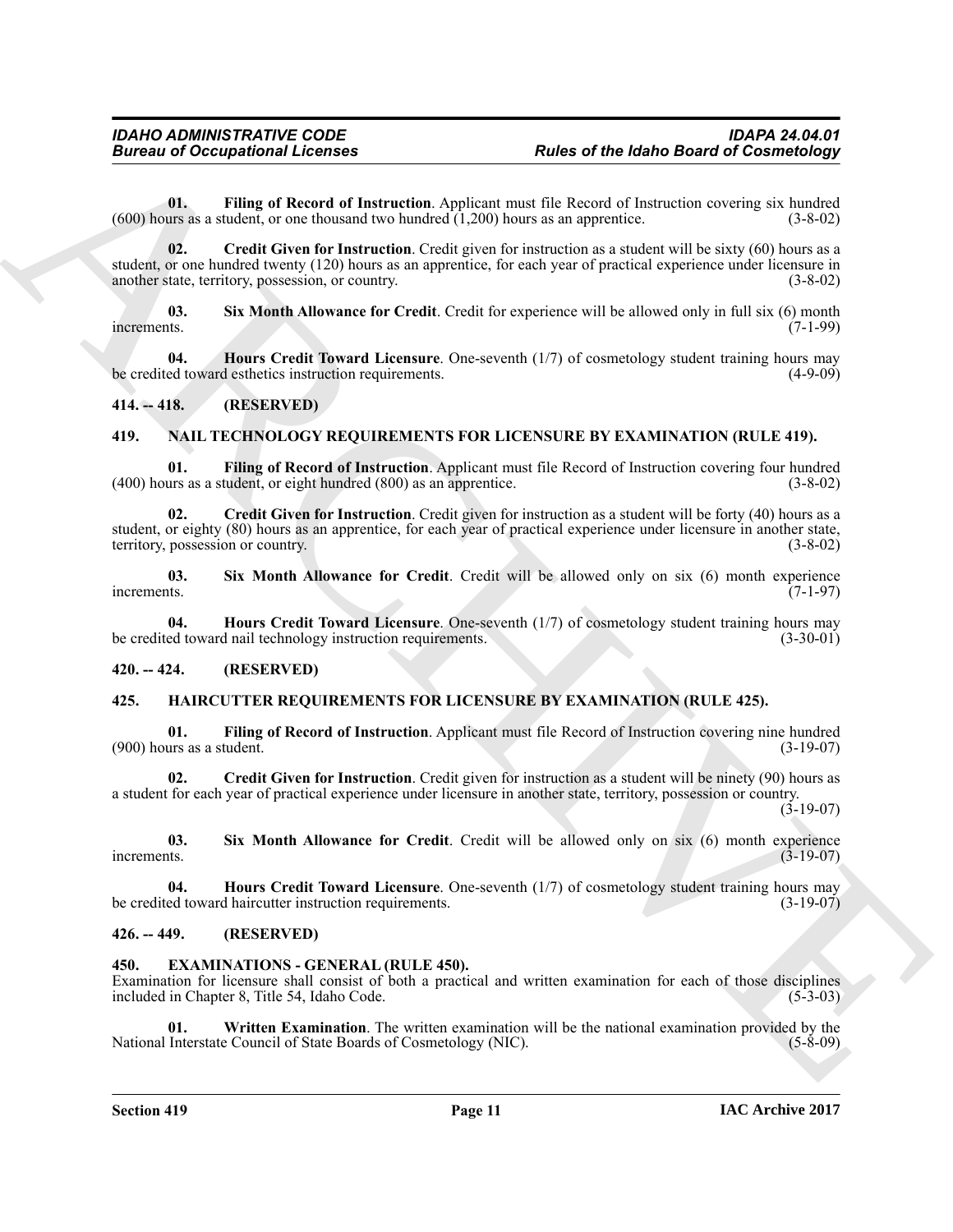<span id="page-11-2"></span>**02. The Practical Examination**. The practical examination will be the NIC examination specific to the e for which licensure is sought. discipline for which licensure is sought.

# <span id="page-11-0"></span>**451. -- 499. (RESERVED)**

# <span id="page-11-3"></span><span id="page-11-1"></span>**500. RULES OF SCHOOLS OF COSMETOLOGY (RULE 500).**

Section 54-808, Idaho Code, provides for the rules of schools of cosmetology. Supplementing this section, the Board adopts the following rules: (7-1-97) adopts the following rules:

<span id="page-11-6"></span>**01. Application Before Opening and Operating a School**. No school of cosmetology will be opened and/or operated until the Board has issued its approval and a valid license has been received by the school. See Section 54-806, Idaho Code. Application for a school license shall be made on forms furnished by the Board. The fully completed application to operate a school, with the required fee, shall be submitted to the Board. (3-30 fully completed application to operate a school, with the required fee, shall be submitted to the Board.

**a.** As soon as practicable, upon receipt of said application, the Board or its designated agent, will cause the school to be inspected. The inspection report will be submitted to the Board for its consideration in issuing a license. (3-20-14) a license.  $(3-20-14)$ 

**b.** All new schools applying for license must have one thousand eight hundred (1,800) square feet of chools approved to teach electrology refer to Rule 550. space. Schools approved to teach electrology refer to Rule 550.

**c.** All new schools must be separated completely from establishments and have no connecting entrances. (3-30-01) entrances. (3-30-01)

<span id="page-11-4"></span>**02. Adequate Space**. Schools provide adequate space for the number of students to be trained in said schools. An additional forty (40) square feet of floor space shall be provided in excess of the minimum one thousand eight hundred (1800) square feet required for each student enrolled over twenty (20) students. (7-1-97) eight hundred (1800) square feet required for each student enrolled over twenty (20) students.

<span id="page-11-5"></span>**03. Annual Review of Curriculum and Catalog**. Schools must provide a curriculum and catalog to the Board. Schools must provide a curriculum and catalog to the Board for review on an annual basis. Curricula must be submitted at the time of license renewal. If there are no changes in the curriculum or catalog during the previous year, the school may submit a letter of explanation to the Board. (7-1-97) year, the school may submit a letter of explanation to the Board.

**04. Minimum Hours of Instruction**. Students shall not be permitted to render any clinical service to intil students have completed at least five percent (5%) of the required hours of instruction. (3-19-07) patrons until students have completed at least five percent  $(5%)$  of the required hours of instruction.

<span id="page-11-8"></span><span id="page-11-7"></span>**05. Records Required**. Records required of schools of cosmetology: (7-1-97)

**a.** Schools shall maintain records for each student as established by schools' policy and procedures ill show daily attendance and academic grades of instructional progress. (3-30-01) which will show daily attendance and academic grades of instructional progress.

**b.** Progress records shall be signed and dated by the student and school official. A copy of the signed and dated monthly record shall be provided to the student. The school shall maintain the records for a period of five (5) years following completion or termination of the student instruction. These records are subject to inspection by the Board at any time.  $(5-8-09)$ the Board at any time.

When a student's course of instruction at a school has been completed or terminated, the completed operations, and number of hours of instruction are to be recorded by the school on the Record of Instruction Form. This form is to be maintained by the school for a period of five (5) years from completion or termination date.

 $(5 - 8 - 09)$ 

Borrow of Contrast Lemma in Route of the block Board of Contrast Contrast Contrast Contrast Contrast Contrast Contrast Contrast Contrast Contrast Contrast Contrast Contrast Contrast Contrast Contrast Contrast Contrast Con Schools shall maintain on the premises proof of student meeting education requirements. Schools must maintain proof of student having satisfactorily completed two (2) years of high school (tenth grade) or having equivalent education. If student is a high school graduate, schools may accept a photostatic copy of the high school diploma or transcript. A letter written on high school stationary, signed by an officer of the high school, may be accepted to verify student's satisfactory completion of the tenth grade and eligibility to commence the eleventh grade. (7-1-97)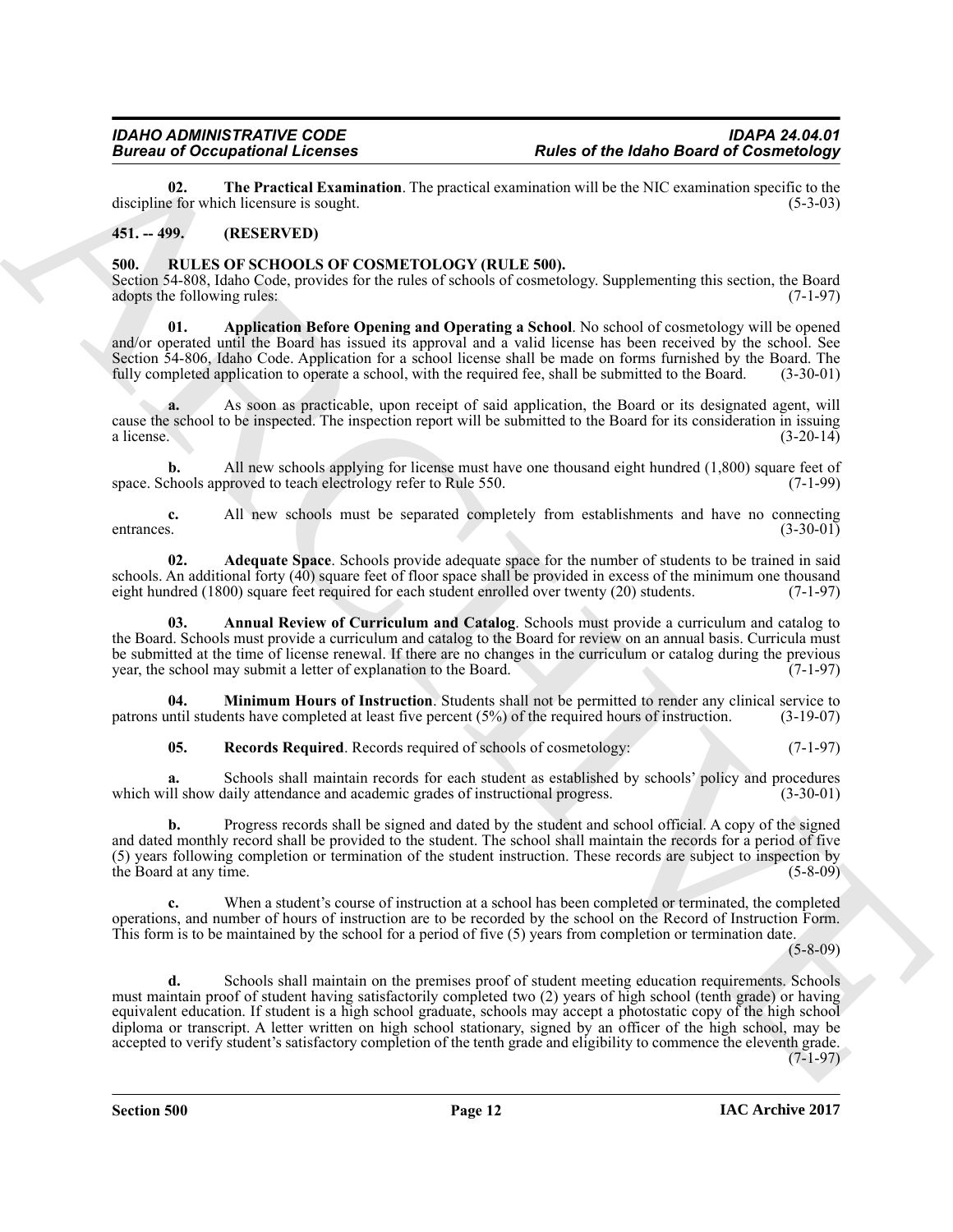<span id="page-12-7"></span>

|                                   | <b>Bureau of Occupational Licenses</b>                                                                                                                                                                                                                                                                                                                                                                                                                                                   | <b>Rules of the Idaho Board of Cosmetology</b>                                                           |                |
|-----------------------------------|------------------------------------------------------------------------------------------------------------------------------------------------------------------------------------------------------------------------------------------------------------------------------------------------------------------------------------------------------------------------------------------------------------------------------------------------------------------------------------------|----------------------------------------------------------------------------------------------------------|----------------|
| $e -$                             | compliance with minimum age requirement. Acceptable proof of birth date will be a copy of the student's birth<br>certificate, a passport, military identification, drivers license or other similar form of documentation.                                                                                                                                                                                                                                                               | Proof of age must be submitted. Schools must maintain on their premises proof of students                | $(7-1-97)$     |
| f.                                | Schools shall have a written (published) attendance policy.                                                                                                                                                                                                                                                                                                                                                                                                                              |                                                                                                          | $(5 - 8 - 09)$ |
| 06.<br>and include the following: |                                                                                                                                                                                                                                                                                                                                                                                                                                                                                          | <b>Record of Instruction</b> . A record of the operations completed by each student shall be maintained  | $(3-30-01)$    |
| a.<br>braiding/free styling;      |                                                                                                                                                                                                                                                                                                                                                                                                                                                                                          | Creative hair styling which shall include hair styles, wet sets/styling, thermal styles, fingerwaving,   | $(3-30-01)$    |
| $b$ .                             | Scalp Treatments;                                                                                                                                                                                                                                                                                                                                                                                                                                                                        |                                                                                                          | $(3-30-01)$    |
| $c_{\cdot}$                       | Permanent Waves (All Methods);                                                                                                                                                                                                                                                                                                                                                                                                                                                           |                                                                                                          | $(3-30-01)$    |
| d.                                | Haircutting/shaping which shall include scissor and razor/clipper;                                                                                                                                                                                                                                                                                                                                                                                                                       |                                                                                                          | $(3-30-01)$    |
| e.                                | Bleaching;                                                                                                                                                                                                                                                                                                                                                                                                                                                                               |                                                                                                          | $(3-30-01)$    |
| f.                                | Tinting;                                                                                                                                                                                                                                                                                                                                                                                                                                                                                 |                                                                                                          | $(3-30-01)$    |
| g.                                | Semi Permanent/Temporary Color;                                                                                                                                                                                                                                                                                                                                                                                                                                                          |                                                                                                          | $(3-30-01)$    |
| h.                                | Frosting/Highlights;                                                                                                                                                                                                                                                                                                                                                                                                                                                                     |                                                                                                          | $(5-8-09)$     |
| i.                                | Facials which shall include plain, makeup and arches;                                                                                                                                                                                                                                                                                                                                                                                                                                    |                                                                                                          | $(3-30-01)$    |
| j.                                | Manicures which shall include plain and oil;                                                                                                                                                                                                                                                                                                                                                                                                                                             |                                                                                                          | $(3-30-01)$    |
| k.                                | Pedicures; and                                                                                                                                                                                                                                                                                                                                                                                                                                                                           |                                                                                                          | $(3-30-01)$    |
| 1.                                | Artificial Nails.                                                                                                                                                                                                                                                                                                                                                                                                                                                                        |                                                                                                          | $(3-30-01)$    |
| 07.<br>student $(s)$ .            | covering all students attending said school at the time of discontinuance or prior thereto, must be provided to the                                                                                                                                                                                                                                                                                                                                                                      | Discontinuance of School. If a school discontinues to operate as a school, records of instruction        | $(5-8-09)$     |
| 08.                               | who wish to complete instruction in an Idaho school are required to file with the Board prior to applying for<br>examination a copy of the record of instruction from the out of state school(s). For purposes of this section, the record<br>of instruction will be a statement which gives detailed information regarding operations and hours of instruction, and<br>which is to be verified by the licensing agency or school(s) in the state in which the instruction was obtained. | <b>Out-of-State Applicants</b> . Applicants who have received instruction in out-of-state schools and    | $(3-30-01)$    |
| 09.                               | per course for outside activities during the course of their instruction. These hours must be approved by the instructor.                                                                                                                                                                                                                                                                                                                                                                | <b>Outside School Activities</b> . Schools may allow a student credit for no more than thirty (30) hours | $(5-8-09)$     |
| $501. - 539.$                     | (RESERVED)                                                                                                                                                                                                                                                                                                                                                                                                                                                                               |                                                                                                          |                |
| 540.                              | COSMETOLOGICAL SCHOOL CHANGES IN - OWNERSHIP - LOCATION - LICENSURE<br><b>REQUIREMENTS (RULE 540).</b>                                                                                                                                                                                                                                                                                                                                                                                   |                                                                                                          |                |
| 01.                               |                                                                                                                                                                                                                                                                                                                                                                                                                                                                                          | Change of Ownership or Location. Whenever a change of ownership or location of a school                  |                |

# <span id="page-12-6"></span><span id="page-12-5"></span><span id="page-12-4"></span><span id="page-12-0"></span>**501. -- 539. (RESERVED)**

# <span id="page-12-3"></span><span id="page-12-2"></span><span id="page-12-1"></span>**540. COSMETOLOGICAL SCHOOL CHANGES IN - OWNERSHIP - LOCATION - LICENSURE REQUIREMENTS (RULE 540).**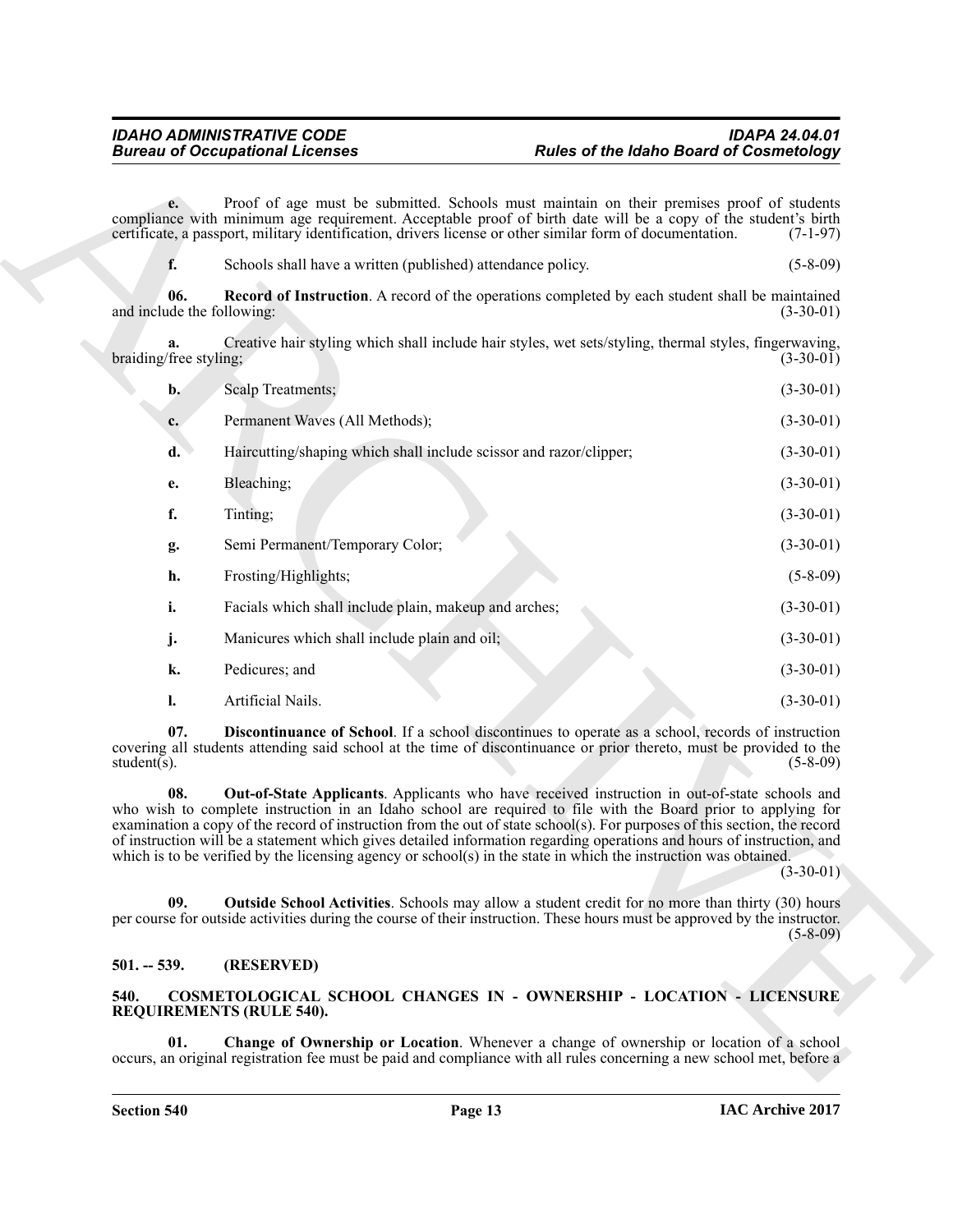# <span id="page-13-4"></span><span id="page-13-3"></span>*IDAHO ADMINISTRATIVE CODE IDAPA 24.04.01* **Rules of the Idaho Board of Cosmetology**

# <span id="page-13-2"></span><span id="page-13-0"></span>**541. -- 549. (RESERVED)**

# <span id="page-13-10"></span><span id="page-13-9"></span><span id="page-13-8"></span><span id="page-13-7"></span><span id="page-13-6"></span><span id="page-13-5"></span><span id="page-13-1"></span>**550. RULES FOR COSMETOLOGY SCHOOLS APPROVED TO TEACH ELECTROLOGY (RULE 550).**

|                   | <b>Bureau of Occupational Licenses</b>                                                                                                                                                                                                                                                                                                                                                                                                                                                                  | <b>Rules of the Idaho Board of Cosmetology</b> |             |
|-------------------|---------------------------------------------------------------------------------------------------------------------------------------------------------------------------------------------------------------------------------------------------------------------------------------------------------------------------------------------------------------------------------------------------------------------------------------------------------------------------------------------------------|------------------------------------------------|-------------|
|                   | new license will be issued. LICENSE IS NOT TRANSFERABLE.                                                                                                                                                                                                                                                                                                                                                                                                                                                |                                                | $(7-1-97)$  |
| 02.               | Board Must Be Informed of All Changes. The Board must be informed in writing of any and all<br>changes of ownership of schools.                                                                                                                                                                                                                                                                                                                                                                         |                                                | $(7-1-97)$  |
| 03.               | <b>Deletion of an Owner</b> . Deletion of an owner in a multiple ownership may be effected by filing a<br>statement with the Board signed by the person withdrawing and the remaining owner(s). This does not constitute a<br>change in ownership of the school.                                                                                                                                                                                                                                        |                                                | $(7-1-97)$  |
| 04.               | Addition of an Owner. Addition of an owner to multiple ownership constitutes a change in<br>ownership and the requirements for a new school apply.                                                                                                                                                                                                                                                                                                                                                      |                                                | $(7-1-97)$  |
| $541. - 549.$     | (RESERVED)                                                                                                                                                                                                                                                                                                                                                                                                                                                                                              |                                                |             |
| 550.              | RULES FOR COSMETOLOGY SCHOOLS APPROVED TO TEACH ELECTROLOGY (RULE                                                                                                                                                                                                                                                                                                                                                                                                                                       |                                                |             |
| 550).             | Section 54-808, Idaho Code, provides for the teaching of electrology in cosmetology schools.                                                                                                                                                                                                                                                                                                                                                                                                            |                                                | $(3-20-04)$ |
| 01.               | <b>Board Approval.</b> The Board may approve a school to teach electrology who makes application on<br>forms provided by the Board and who meets all the requirements set forth in the cosmetology law and these rules.<br>Approval of curriculum must be submitted on a separate application. Approval may be suspended or terminated by<br>the Board for the school's failure to meet any one or more of the minimum requirements set forth in the cosmetology<br>law and rules to teach electrology. |                                                | $(7-1-99)$  |
| 02.               | Minimum Square Footage. Schools provide a minimum of three hundred (300) square feet of<br>designated floor space per six $(6)$ students.                                                                                                                                                                                                                                                                                                                                                               |                                                | $(7-1-97)$  |
| 03.<br>students.  | Required Equipment. Each school shall have the following equipment, which is considered the<br>minimum equipment necessary for the proper instruction of students. This amount of equipment is based on six (6)                                                                                                                                                                                                                                                                                         |                                                | $(7-1-97)$  |
| a.                | Work stations equal to seventy-five percent $(75%)$ of total enrollment.                                                                                                                                                                                                                                                                                                                                                                                                                                |                                                | $(7-1-97)$  |
| b.<br>Blend.      | Two (2) brands of machines (one (1) with three (3) method capability) Galvanic, Thermolysis, and                                                                                                                                                                                                                                                                                                                                                                                                        |                                                | $(7-1-97)$  |
| c.                | Two (2) treatment tables and adjustable technician chairs.                                                                                                                                                                                                                                                                                                                                                                                                                                              |                                                | $(7-1-97)$  |
| d.                | Two (2) swing arm lamps with magnifying lens.                                                                                                                                                                                                                                                                                                                                                                                                                                                           |                                                | $(7-1-97)$  |
| e.                | Two (2) magnifying glasses.                                                                                                                                                                                                                                                                                                                                                                                                                                                                             |                                                | $(7-1-97)$  |
| f.                | Tweezers.                                                                                                                                                                                                                                                                                                                                                                                                                                                                                               |                                                | $(7-1-97)$  |
| g.                | One (1) basin with approved water source.                                                                                                                                                                                                                                                                                                                                                                                                                                                               |                                                | $(7-1-97)$  |
| h.                | Necessary sanitation equipment for implements.                                                                                                                                                                                                                                                                                                                                                                                                                                                          |                                                | $(7-1-97)$  |
| i.                | Closed storage cabinet.                                                                                                                                                                                                                                                                                                                                                                                                                                                                                 |                                                | $(7-1-97)$  |
| 04.<br>container. | Kit. Each student to be issued a basic kit containing: two (2) tweezers, disposable probes, eye<br>shields, disposable gloves, before treatment solution, after treatment lotion, hair pins or clippies, one (1) sharps                                                                                                                                                                                                                                                                                 |                                                | $(7-1-99)$  |
| 05.               | Electrologist Instructor/Student Ratio. Schools have at least one (1) licensed electrologist<br>instructor for every six (6) students or portion thereof, being trained therein.                                                                                                                                                                                                                                                                                                                        |                                                | $(7-1-99)$  |
|                   |                                                                                                                                                                                                                                                                                                                                                                                                                                                                                                         |                                                |             |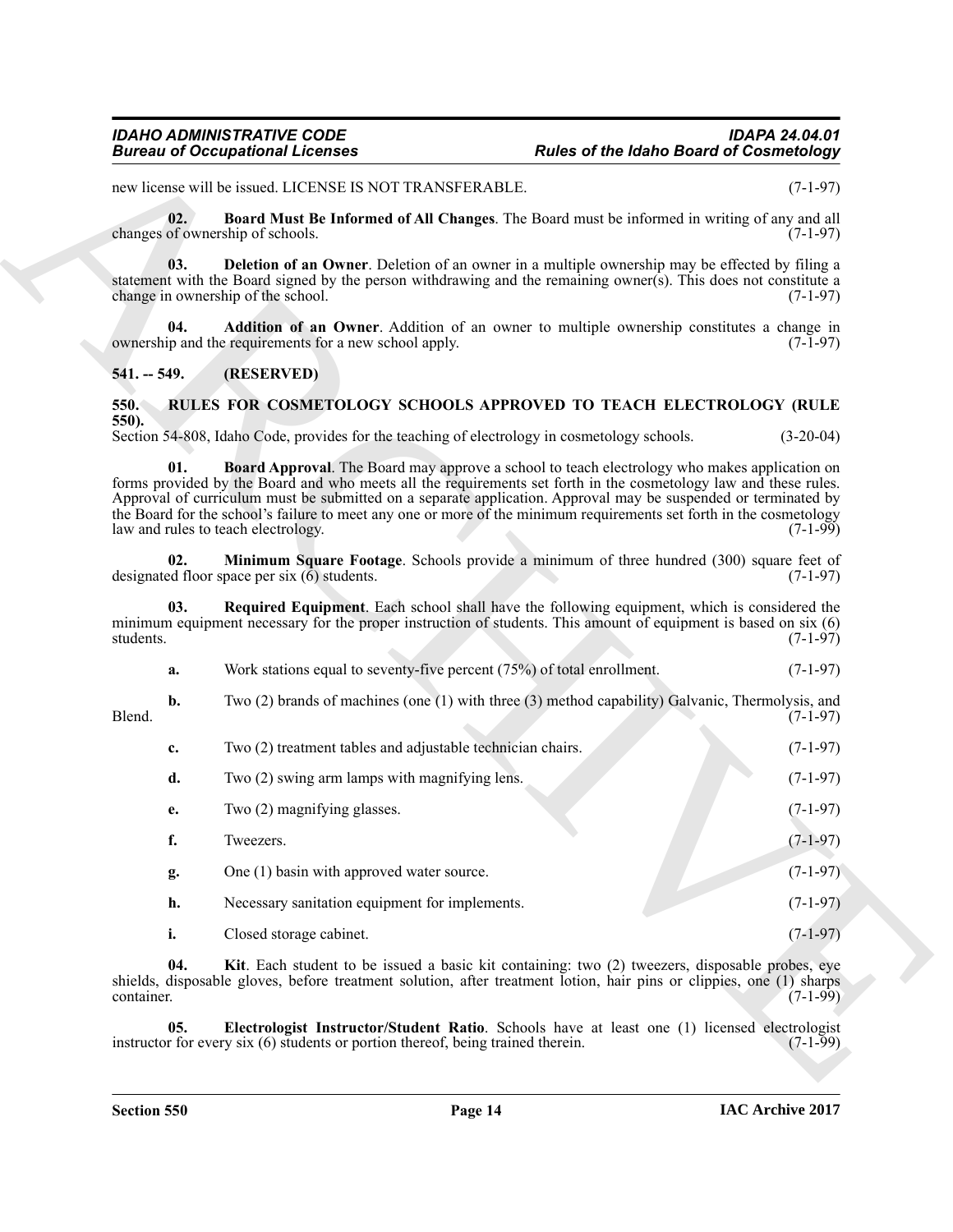# <span id="page-14-0"></span>**551. -- 559. (RESERVED)**

# <span id="page-14-7"></span><span id="page-14-6"></span><span id="page-14-5"></span><span id="page-14-2"></span><span id="page-14-1"></span>**560. RULES FOR COSMETOLOGY SCHOOLS TEACHING ESTHETICS (RULE 560).**

<span id="page-14-4"></span><span id="page-14-3"></span>

|                                   | <b>Bureau of Occupational Licenses</b><br><b>Rules of the Idaho Board of Cosmetology</b>                                                                                                                                                                                                                                                                                                                                                                                                     |                                                                                       |
|-----------------------------------|----------------------------------------------------------------------------------------------------------------------------------------------------------------------------------------------------------------------------------------------------------------------------------------------------------------------------------------------------------------------------------------------------------------------------------------------------------------------------------------------|---------------------------------------------------------------------------------------|
| 06.                               | <b>Records Required.</b> Records required of cosmetology schools approved to teach electrology shall<br>be maintained in accordance with the records required for schools of cosmetology.                                                                                                                                                                                                                                                                                                    | $(3-30-01)$                                                                           |
| 07.<br>and include the following: | <b>Record of Instruction</b> . A record of all operations completed by each student shall be maintained                                                                                                                                                                                                                                                                                                                                                                                      | $(3-30-01)$                                                                           |
| a.                                | Permanent Removal of Hair (Electrology).                                                                                                                                                                                                                                                                                                                                                                                                                                                     | $(7-1-97)$                                                                            |
| $\mathbf{i}$ .                    | Bacteriology, sanitation and sterilization, safety precautions, anatomy, and physiology.                                                                                                                                                                                                                                                                                                                                                                                                     | $(3-30-01)$                                                                           |
| ii.                               | Electricity which shall include the nature of electrical current, principles of operating electrical<br>devices and the various safety precautions used when operating electrical equipment.                                                                                                                                                                                                                                                                                                 | $(3-30-01)$                                                                           |
| iii.                              | Electrolysis which shall include the use and study of galvanic current.                                                                                                                                                                                                                                                                                                                                                                                                                      | $(3-30-01)$                                                                           |
| 1V.                               | Thermolysis which shall include the use and study of high frequency current automatic and manual.                                                                                                                                                                                                                                                                                                                                                                                            | $(3-30-01)$                                                                           |
| V.                                | A combination of high frequency and galvanic currents.                                                                                                                                                                                                                                                                                                                                                                                                                                       | $(3-30-01)$                                                                           |
| vi.                               | The study and cause of hypertrichosis.                                                                                                                                                                                                                                                                                                                                                                                                                                                       | $(3-30-01)$                                                                           |
| b.                                | Students may not render any clinical services to patrons until completing at least five percent (5%)<br>of the required hours of instruction in electrology.                                                                                                                                                                                                                                                                                                                                 | $(4-2-08)$                                                                            |
| $551. - 559.$                     | (RESERVED)                                                                                                                                                                                                                                                                                                                                                                                                                                                                                   |                                                                                       |
| 560.                              | RULES FOR COSMETOLOGY SCHOOLS TEACHING ESTHETICS (RULE 560).<br>Section 54-808, Idaho Code, provides for the teaching of esthetics in cosmetology schools.                                                                                                                                                                                                                                                                                                                                   | $(3-20-04)$                                                                           |
| 01.                               | Board Approval. The Board may approve a school to teach esthetics who makes application on<br>forms provided by the Board and who meets all the requirements set forth in the cosmetology law and these rules.<br>Approval of curriculum must be submitted on a separate application. Approval may be suspended or terminated by<br>the Board for the school's failure to meet any one or more of the minimum requirements set forth in the cosmetology<br>law and rules to teach esthetics. | $(7-1-97)$                                                                            |
| 02.                               | Records Required. Records required of schools teaching esthetics shall be maintained in<br>accordance with the records required for schools of cosmetology.                                                                                                                                                                                                                                                                                                                                  |                                                                                       |
|                                   |                                                                                                                                                                                                                                                                                                                                                                                                                                                                                              |                                                                                       |
| a.                                | Students may not render any clinical services to patrons until completing at least five percent (5%)<br>of the required hours of instruction in esthetics.                                                                                                                                                                                                                                                                                                                                   |                                                                                       |
| b.                                | The recorded operations completed by each student shall be maintained and include the following:                                                                                                                                                                                                                                                                                                                                                                                             |                                                                                       |
| $\mathbf{i}$ .                    | Massage and Manipulation application of lotions, creams, etc.                                                                                                                                                                                                                                                                                                                                                                                                                                |                                                                                       |
| ii.                               | Cosmetics.                                                                                                                                                                                                                                                                                                                                                                                                                                                                                   |                                                                                       |
| iii.                              | Machine Application: use of mechanical or electrical equipment.                                                                                                                                                                                                                                                                                                                                                                                                                              | $(3-30-01)$<br>$(4-2-08)$<br>$(3-30-01)$<br>$(3-30-01)$<br>$(3-30-01)$<br>$(3-30-01)$ |
| iv.                               | Bacteriology, Sanitation and sterilization, safety precautions, anatomy and physiology.                                                                                                                                                                                                                                                                                                                                                                                                      | $(3-30-01)$                                                                           |
| V.                                | Eyebrow arch and hair removal.                                                                                                                                                                                                                                                                                                                                                                                                                                                               | $(3-30-01)$                                                                           |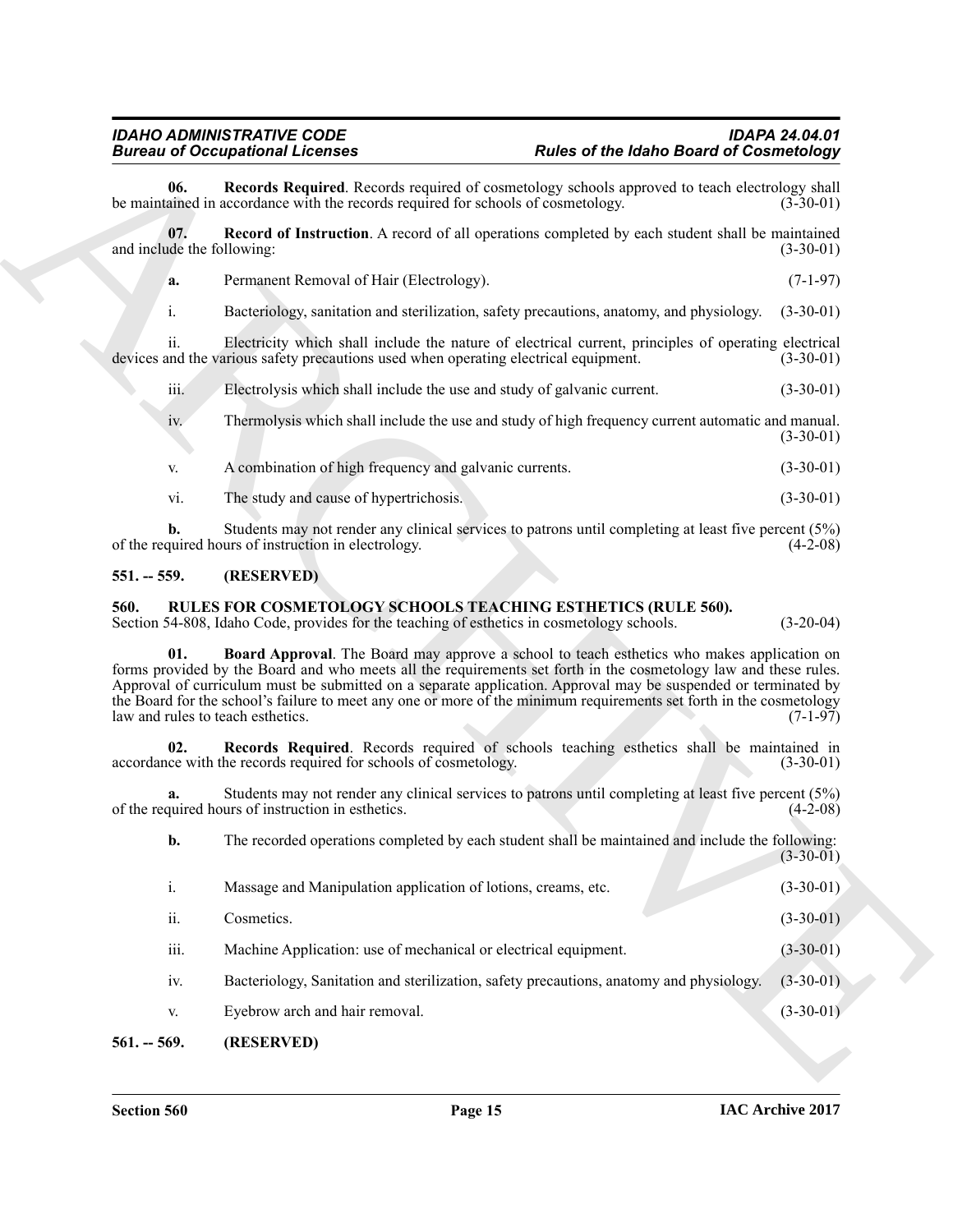<span id="page-15-10"></span><span id="page-15-8"></span><span id="page-15-7"></span><span id="page-15-0"></span>

|               |                                              | <b>Bureau of Occupational Licenses</b>                                                                                                                                                                                                                                                                                                                                                                                                                                                                   | <b>Rules of the Idaho Board of Cosmetology</b> |             |
|---------------|----------------------------------------------|----------------------------------------------------------------------------------------------------------------------------------------------------------------------------------------------------------------------------------------------------------------------------------------------------------------------------------------------------------------------------------------------------------------------------------------------------------------------------------------------------------|------------------------------------------------|-------------|
| 570.          |                                              | RULES FOR COSMETOLOGY SCHOOLS TEACHING NAIL TECHNOLOGY (RULE 570).<br>Section 54-808, Idaho Code, provides for the teaching of nail technology in cosmetology schools.                                                                                                                                                                                                                                                                                                                                   |                                                | $(3-20-04)$ |
|               | 01.                                          | Board Approval. The Board may approve a school to teach nail technology who makes<br>application on forms provided by the Board and who meets all the requirements set forth in the cosmetology law and<br>these rules. Approval of curriculum must be submitted on a separate application. Approval may be suspended or<br>terminated by the Board for the school's failure to meet any one or more of the minimum requirements set forth in the<br>cosmetology law and rules to teach nail technology. |                                                | $(7-1-97)$  |
|               | 02.                                          | <b>Records Required.</b>                                                                                                                                                                                                                                                                                                                                                                                                                                                                                 |                                                | $(7-1-97)$  |
|               | a.                                           | Records required of schools teaching nail technology shall be maintained in accordance with the<br>records required for schools of cosmetology.                                                                                                                                                                                                                                                                                                                                                          |                                                | $(3-30-01)$ |
|               | $\mathbf{b}$ .<br>supervised by instructors. | Students may not render any clinical services to patrons until the student has completed at least five<br>percent (5%) of the required hours of instruction. All work done on patrons must be completed by students and                                                                                                                                                                                                                                                                                  |                                                | $(4-2-08)$  |
| following:    | 03.                                          | <b>Record of Training.</b> A record of operations completed by each student shall be maintained of the                                                                                                                                                                                                                                                                                                                                                                                                   |                                                | $(3-30-01)$ |
|               | a.                                           | Form nails;                                                                                                                                                                                                                                                                                                                                                                                                                                                                                              |                                                | $(3-30-01)$ |
|               | b.                                           | Finished tips;                                                                                                                                                                                                                                                                                                                                                                                                                                                                                           |                                                | $(3-30-01)$ |
|               | c.                                           | Wraps and mends; and                                                                                                                                                                                                                                                                                                                                                                                                                                                                                     |                                                | $(3-30-01)$ |
|               | d.                                           | Basic manicures and pedicures.                                                                                                                                                                                                                                                                                                                                                                                                                                                                           |                                                | $(3-30-01)$ |
| $571. - 574.$ |                                              | (RESERVED)                                                                                                                                                                                                                                                                                                                                                                                                                                                                                               |                                                |             |
| 575.          |                                              | RULES FOR COSMETOLOGY SCHOOLS TEACHING HAIRCUTTING (RULE 575).<br>Section 54-808, Idaho Code, provides for the teaching of haircutting in cosmetology schools.                                                                                                                                                                                                                                                                                                                                           |                                                | $(3-19-07)$ |
|               | 01.                                          | Board Approval. The Board may approve a school to teach haircutting who makes application on<br>forms provided by the Board and who meets all the requirements set forth in the cosmetology law and these rules.<br>Approval of curriculum must be submitted on a separate application. Approval may be suspended or terminated by<br>the Board for the school's failure to meet any one or more of the minimum requirements set forth in the cosmetology<br>law and rules to teach haircutting.         |                                                | $(3-19-07)$ |
|               | 02.                                          | <b>Records Required.</b>                                                                                                                                                                                                                                                                                                                                                                                                                                                                                 |                                                | $(3-19-07)$ |
|               |                                              | Records required of schools teaching haircutting shall be maintained in accordance with the records<br>required for schools of cosmetology.                                                                                                                                                                                                                                                                                                                                                              |                                                | $(3-19-07)$ |
| instructors.  | b.                                           | Students may not render any clinical services to patrons until the student has completed at least five<br>(5%) of the required hours of instruction. All work done on patrons must be completed by students and supervised by                                                                                                                                                                                                                                                                            |                                                | $(3-20-14)$ |
| following:    | 03.                                          | <b>Record of Training</b> . A record of operations completed by each student shall be maintained of the                                                                                                                                                                                                                                                                                                                                                                                                  |                                                | $(3-19-07)$ |
|               | a.                                           | Haircutting and Hair shaping;                                                                                                                                                                                                                                                                                                                                                                                                                                                                            |                                                | $(3-19-07)$ |
|               | $\mathbf{b}$ .<br>braiding/free styling;     | Creative hair styling which shall include hair styles, wet sets/styling, thermal styles, fingerwaving,                                                                                                                                                                                                                                                                                                                                                                                                   |                                                | $(3-19-07)$ |
|               |                                              |                                                                                                                                                                                                                                                                                                                                                                                                                                                                                                          |                                                |             |

# <span id="page-15-9"></span><span id="page-15-4"></span><span id="page-15-3"></span><span id="page-15-2"></span><span id="page-15-1"></span>**575. RULES FOR COSMETOLOGY SCHOOLS TEACHING HAIRCUTTING (RULE 575).**

# <span id="page-15-6"></span><span id="page-15-5"></span>**02. Records Required**. (3-19-07)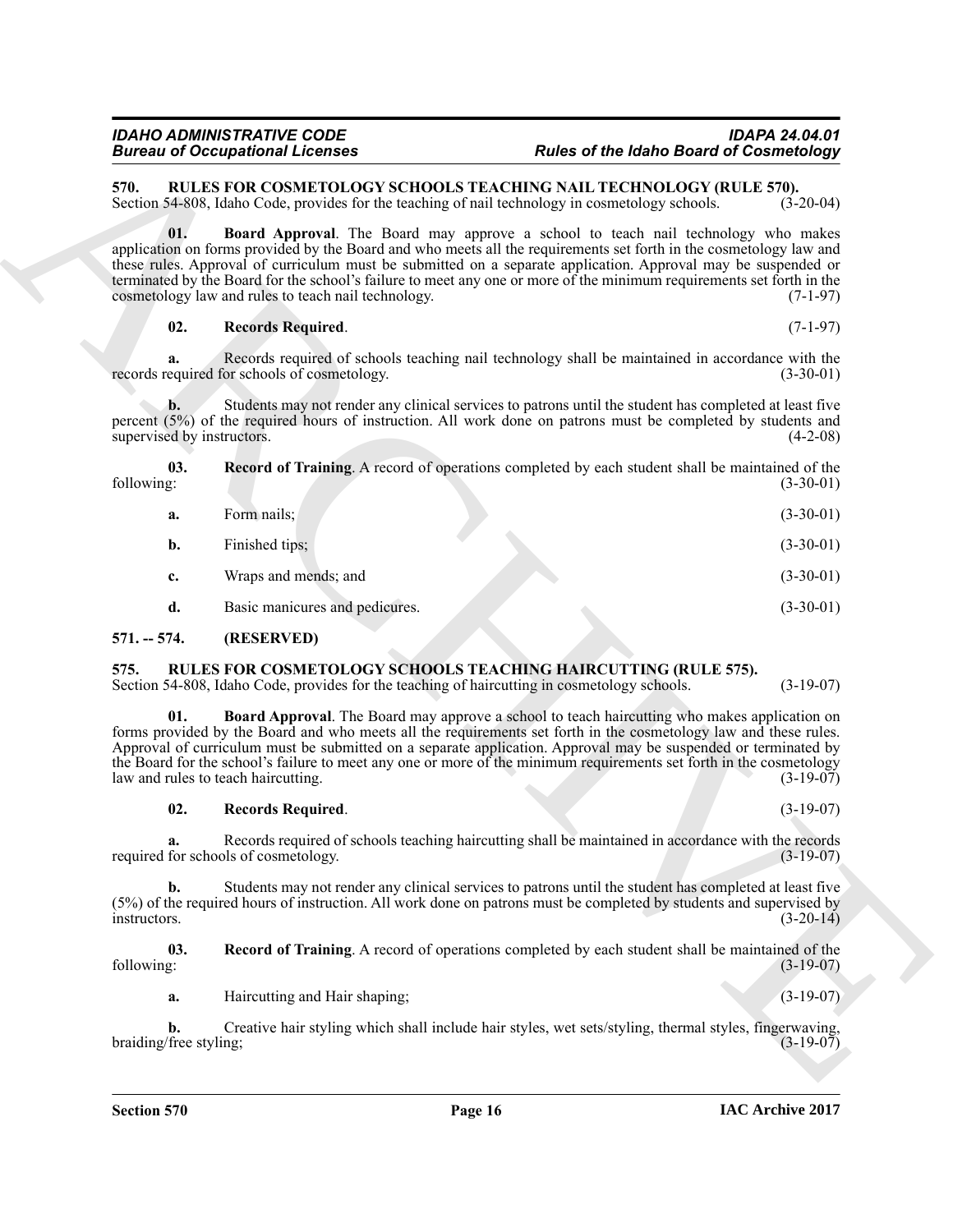| c.      | Use of cutting implements;         | $(3-19-07)$ |
|---------|------------------------------------|-------------|
| d.      | Basic shampooing and conditioning. | $(3-19-07)$ |
| e.      | Sanitation                         | $(3-19-07)$ |
| -- 599. | (RESERVED)                         |             |

# <span id="page-16-1"></span><span id="page-16-0"></span>**600. INSTRUCTOR RULES (RULE 600).**

# <span id="page-16-5"></span><span id="page-16-2"></span>**01. Requirements for Instructor License**. (7-1-97)

<span id="page-16-4"></span><span id="page-16-3"></span>

| Equivalent: |  | $(7-1-97)$ |  |
|-------------|--|------------|--|
|             |  |            |  |

|                       | <b>Bureau of Occupational Licenses</b>                                                              | <b>Rules of the Idaho Board of Cosmetology</b>                                                                                                                                                                                                                                                                                    |
|-----------------------|-----------------------------------------------------------------------------------------------------|-----------------------------------------------------------------------------------------------------------------------------------------------------------------------------------------------------------------------------------------------------------------------------------------------------------------------------------|
| c.                    | Use of cutting implements;                                                                          | $(3-19-07)$                                                                                                                                                                                                                                                                                                                       |
| d.                    | Basic shampooing and conditioning.                                                                  | $(3-19-07)$                                                                                                                                                                                                                                                                                                                       |
| e.                    | Sanitation                                                                                          | $(3-19-07)$                                                                                                                                                                                                                                                                                                                       |
| $576. - 599.$         | (RESERVED)                                                                                          |                                                                                                                                                                                                                                                                                                                                   |
| 600.                  | <b>INSTRUCTOR RULES (RULE 600).</b>                                                                 |                                                                                                                                                                                                                                                                                                                                   |
| 01.                   | <b>Requirements for Instructor License.</b>                                                         | $(7-1-97)$                                                                                                                                                                                                                                                                                                                        |
| a.                    | accompanied with the required fees.                                                                 | Application for an instructor license shall be made on forms furnished by the Board and<br>$(7-1-97)$                                                                                                                                                                                                                             |
| b.                    | Psychology/Sociology Department and other credit at the discretion of the Board.                    | Section 54-805(2), Idaho Code, provides for twelve (12) semester college credit hours or<br>equivalent, as approved by the Board, or successful completion of the examination required by Board rules. Credit<br>hours must be obtained from the Education Department, Speech Communications Department or from the<br>$(5-8-09)$ |
| c.                    | Equivalent:                                                                                         | $(7-1-97)$                                                                                                                                                                                                                                                                                                                        |
|                       | seminar. Verification of satisfactory completion must be submitted to the Board for their approval. | Teaching seminars directed to cosmetology, nail technology, esthetics, or electrology must be<br>approved by the Board. Fourteen (14) clock hours is equivalent to one (1) semester college credit hour in an approved<br>$(3-30-01)$                                                                                             |
| 11.                   | five (5) years immediately prior to application.                                                    | Verified satisfactory teaching as a qualified instructor from another state three (3) of the previous<br>$(7-1-97)$                                                                                                                                                                                                               |
| d.                    | immediately preceding application for licensure.                                                    | Experience Requirements for Instructor Applicant (Reference Section 54-805(2)(8), Idaho Code).<br>Five (5) years experience is deemed "immediately preceding" if obtained during the seven (7) year period<br>$(7-1-97)$                                                                                                          |
|                       | teach electrology as set forth in Subsection 550.08.                                                | An electrologist with fewer than five (5) years' experience as a licensed electrologist must<br>complete three (3) months, five hundred (500) hours of teacher's instruction in a cosmetology school approved to<br>$(3-30-01)$                                                                                                   |
| f.                    | Three (3) months of student teaching is considered to be five hundred (500) hours of instruction.   | Six $(6)$ months of student teaching is considered to be one thousand $(1,000)$ hours of instruction.<br>$(5-8-09)$                                                                                                                                                                                                               |
| 02.                   | accordance with the records required for schools of cosmetology.                                    | Records Required. Records required of schools teaching instructor trainees shall be maintained in<br>$(3-27-13)$                                                                                                                                                                                                                  |
| 03.<br>the following: |                                                                                                     | Record of Instruction. Records of the operations completed by each student shall be maintained of<br>$(3-30-01)$                                                                                                                                                                                                                  |
| a.                    | Lesson Planning.                                                                                    | $(3-30-01)$                                                                                                                                                                                                                                                                                                                       |
| b.                    | Audio Visual Aid Preparation.                                                                       | $(3-30-01)$                                                                                                                                                                                                                                                                                                                       |
| c.                    | Theory Class.                                                                                       | $(3-30-01)$                                                                                                                                                                                                                                                                                                                       |
| d.                    | Practical Demonstrations.                                                                           | $(3-30-01)$                                                                                                                                                                                                                                                                                                                       |
| e.                    | Testing and Evaluation Theory.                                                                      | $(3-30-01)$                                                                                                                                                                                                                                                                                                                       |
| f.                    | Testing and Evaluation.                                                                             | $(3-30-01)$                                                                                                                                                                                                                                                                                                                       |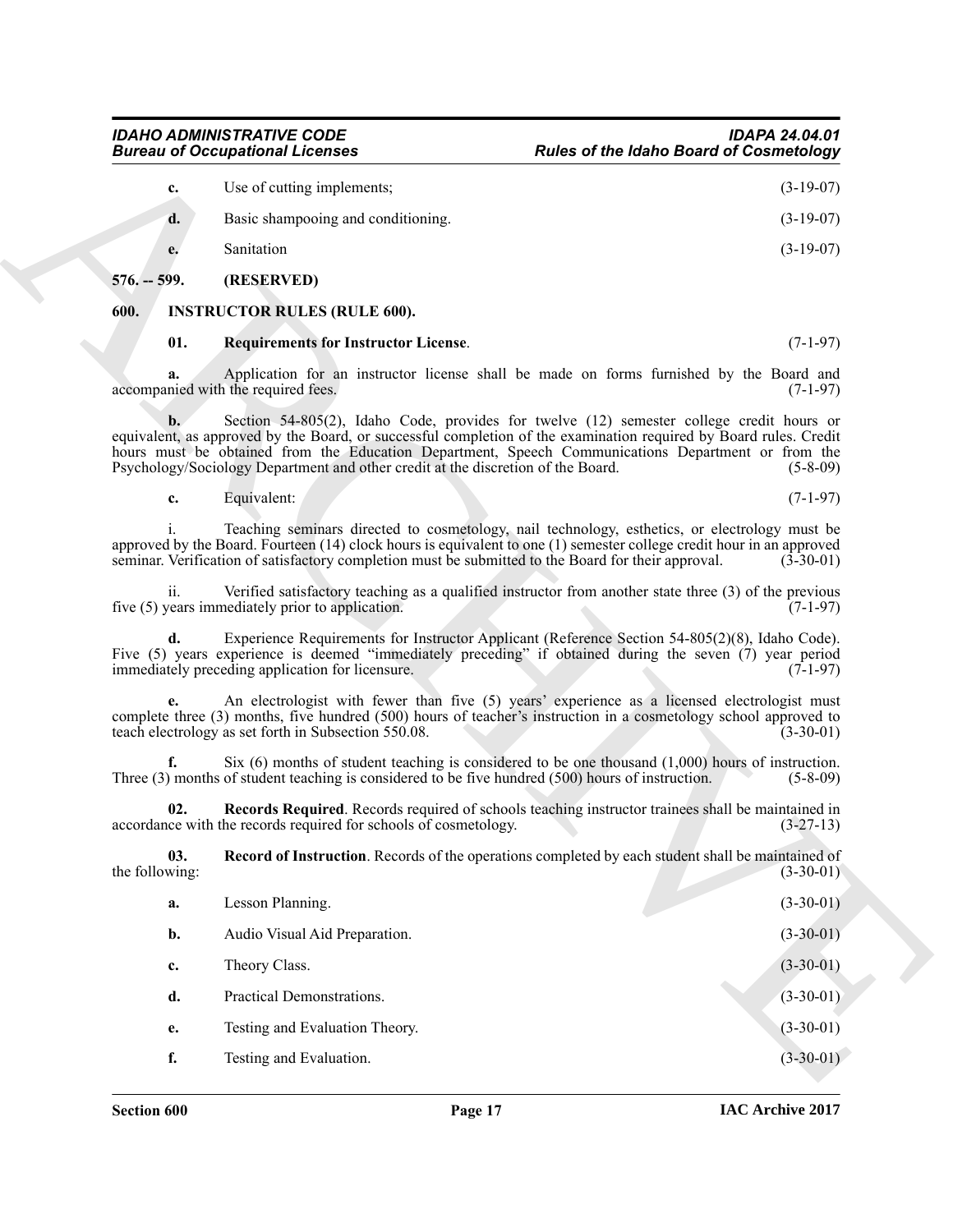<span id="page-17-2"></span>**g.** Clinic Floor Supervision. (3-30-01)

<span id="page-17-0"></span>**601. -- 699. (RESERVED)**

# <span id="page-17-1"></span>**700. COSMETOLOGY -- ELECTROLOGY, ESTHETICS, AND NAIL TECHNOLOGY APPRENTICE INSTRUCTION (RULE 700).**

Sections 54-805(6)(c) and 54-807, Idaho Code, provide for the practice of apprentices. (3-30-01)

**Cosmetology Apprentices**. There must be at least one (1) licensed cosmetology instructor and one (1) licensed cosmetologist in any cosmetological establishment at all times for each apprentice who is being trained therein.  $(7-1-99)$ therein. (7-1-99)

<span id="page-17-6"></span>**a.** One (1) instructor shall train no more than three (3) currently registered apprentices. (3-8-02)

<span id="page-17-8"></span><span id="page-17-7"></span>**b.** Each apprentice must also be supervised by a separate licensed cosmetologist. (3-8-02)

**02. Electrology Apprentices**. Apprentice instruction must be obtained under the direct personal supervision of an electrologist instructor. An electrologist instructor may train no more than one (1) apprentice at a time. time. (3-30-01)

**03. Esthetics Apprentices**. There must be at least one (1) licensed cosmetology instructor or esthetics instructor and one (1) licensed cosmetologist or licensed esthetician in any cosmetological establishment at all times for each apprentice who is being instructed therein. (3-8-02)

<span id="page-17-10"></span>**04. Nail Technology Apprentices**. There must be at least one (1) licensed cosmetology instructor or nail technology instructor and one (1) licensed cosmetologist or nail technician in any cosmetological establishment at all times for each apprentice who is being instructed therein. (3-8-02)

<span id="page-17-9"></span>**05.** Filing Application. Application for permit as an apprentice must be made on forms furnished by the Board. (3-30-01) the Board.  $(3-30-01)$ 

<span id="page-17-3"></span>**06. Application for Apprentice**. The application submitted for an apprentice permit must list the names and license numbers of the licensed cosmetologists, electrologists, estheticians, and nail technicians employed<br>in the establishment in which an apprentice will serve apprenticeship. (3-30-01) in the establishment in which an apprentice will serve apprenticeship.

<span id="page-17-11"></span><span id="page-17-4"></span>**Prior to Beginning Instruction**. Prior to beginning of instruction, the instructor for any apprenticeship must submit and have Board approval of a curriculum for the entire apprenticeship instruction.

(3-30-01)

**Eurosia of Occupations I. Features Fouriers**<br> **Eurosia of the based of Connections**<br>
(a)  $-69\%$  (EER) Issues EURV Suppose that the connection is a set of the connection of the connection of the connection of the connect **08.** Application Must Be Accompanied by Proof of Meeting Educational Requirements. Applications must be accompanied by proof of having satisfactorily completed two (2) years of high school (tenth grade) or having equivalent education. If applicant is a high school graduate, a photostatic copy of the high school diploma may be submitted. A letter written on high school stationery, signed by an officer of the high school, may be forwarded with the application. Such letter shall indicate that the applicant has satisfactorily completed the tenth grade and is eligible to commence the eleventh grade. Do not send original high school diploma to the Board.

(7-1-97)

<span id="page-17-13"></span>**09.** Submit Proof of Birth. Apprentices must furnish a copy of their birth certificate or other le proof of birth with application. (7-1-97) acceptable proof of birth with application.

**10. Apprentice Permit**. An apprentice permit must be obtained from the Board before instruction as an apprentice begins. An original apprentice permit shall be dated and valid until such time as said apprentice is no longer enrolled as an apprentice is said establishment. (3-30-01)

<span id="page-17-12"></span><span id="page-17-5"></span>**11. Records Required**. Establishments instruction apprentices must maintain records as set forth:

 $(3-30-01)$ 

**Section 700 Page 18**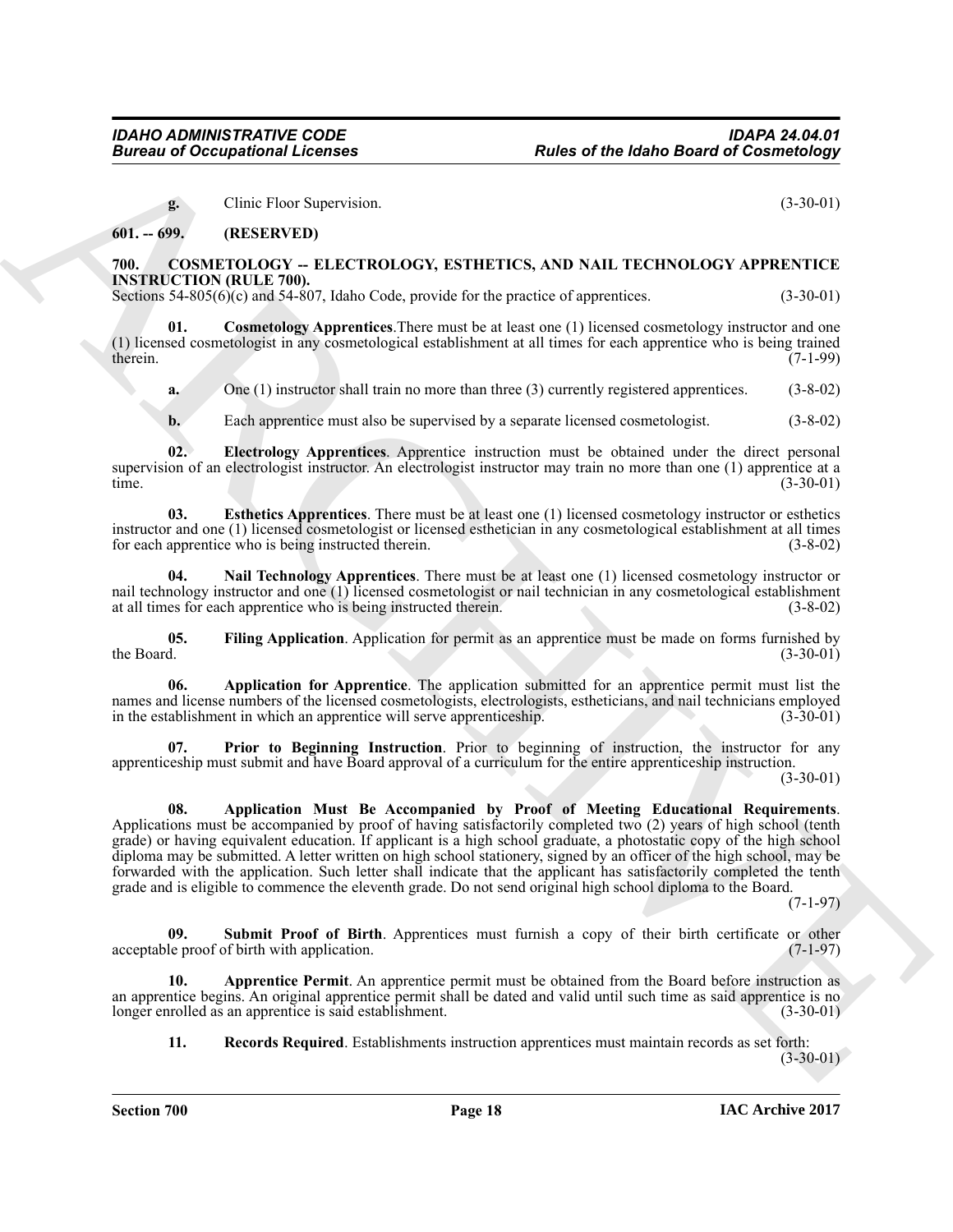<span id="page-18-6"></span>

| a.             | For cosmetology apprentice in Subsection 500.05.     | $(7-1-99)$ |
|----------------|------------------------------------------------------|------------|
| $\mathbf{b}$ . | For electrology apprentice in Subsection 550.06.     | $(4-9-09)$ |
| c.             | For esthetics apprentice in Subsection 560.02.       | $(7-1-99)$ |
| d.             | For nail technology apprentice in Subsection 570.02. | $(7-1-99)$ |
| e.             | For haircutter apprentice in Subsection 575.02.      | $(4-9-09)$ |

| <b>Bureau of Occupational Licenses</b>                            |                                                                                                                                                                                                                                                                                                                                                                                                                                                                                                                                                                                                                                                                                                | <b>Rules of the Idaho Board of Cosmetology</b> |                            |
|-------------------------------------------------------------------|------------------------------------------------------------------------------------------------------------------------------------------------------------------------------------------------------------------------------------------------------------------------------------------------------------------------------------------------------------------------------------------------------------------------------------------------------------------------------------------------------------------------------------------------------------------------------------------------------------------------------------------------------------------------------------------------|------------------------------------------------|----------------------------|
| a.                                                                | For cosmetology apprentice in Subsection 500.05.                                                                                                                                                                                                                                                                                                                                                                                                                                                                                                                                                                                                                                               |                                                | $(7-1-99)$                 |
| b.                                                                | For electrology apprentice in Subsection 550.06.                                                                                                                                                                                                                                                                                                                                                                                                                                                                                                                                                                                                                                               |                                                | $(4-9-09)$                 |
| c.                                                                | For esthetics apprentice in Subsection 560.02.                                                                                                                                                                                                                                                                                                                                                                                                                                                                                                                                                                                                                                                 |                                                | $(7-1-99)$                 |
| d.                                                                | For nail technology apprentice in Subsection 570.02.                                                                                                                                                                                                                                                                                                                                                                                                                                                                                                                                                                                                                                           |                                                | $(7-1-99)$                 |
| e.                                                                | For haircutter apprentice in Subsection 575.02.                                                                                                                                                                                                                                                                                                                                                                                                                                                                                                                                                                                                                                                |                                                | $(4-9-09)$                 |
| f.                                                                | Apprentices shall not be permitted to render any clinical service to patrons until said apprentice has<br>completed at least five percent $(5%)$ of the required hours of instruction.                                                                                                                                                                                                                                                                                                                                                                                                                                                                                                         |                                                | $(4-2-08)$                 |
| 12.<br>the following:                                             | <b>Record of Instruction</b> . Records of the operations completed by each student shall be maintained of                                                                                                                                                                                                                                                                                                                                                                                                                                                                                                                                                                                      |                                                | $(3-8-02)$                 |
| a.                                                                | For cosmetology apprentice in Subsection 500.06.                                                                                                                                                                                                                                                                                                                                                                                                                                                                                                                                                                                                                                               |                                                | $(7-1-97)$                 |
| b.                                                                | For electrology apprentice in Subsection 550.07.                                                                                                                                                                                                                                                                                                                                                                                                                                                                                                                                                                                                                                               |                                                | $(3-30-01)$                |
| c.                                                                | For esthetics apprentice in Subsection 560.02.                                                                                                                                                                                                                                                                                                                                                                                                                                                                                                                                                                                                                                                 |                                                | $(4-9-09)$                 |
| d.                                                                | For nail technology apprentice in Subsection 570.03.                                                                                                                                                                                                                                                                                                                                                                                                                                                                                                                                                                                                                                           |                                                | $(7-1-99)$                 |
| e.                                                                | For haircutter apprentice in Subsection 575.03.                                                                                                                                                                                                                                                                                                                                                                                                                                                                                                                                                                                                                                                |                                                | $(4-9-09)$                 |
| 13.<br>the Record of Instruction.<br>14.<br>resuming instruction. | <b>Discontinuance of a Course</b> . When an apprentice discontinues a course of study, the salon is to<br>complete a Record of Instruction Form with the credited hours completed by the apprentice. This form is to be<br>submitted to the Board. If an apprentice discontinues a course of instruction and does not transfer to another salon<br>within sixty (60) days, the apprentice permit is automatically canceled and is to be submitted to the Board along with<br>Before Resuming Instruction. Before resuming instruction, after having discontinued a course, an<br>apprentice must file a new application and pay an additional fee. The apprentice must receive a permit before |                                                | $(3-30-01)$<br>$(3-30-01)$ |
| 15.                                                               | Discontinuance of Establishment Instruction Apprentices. If a licensed establishment where<br>apprentices are being trained discontinues to operate as a salon, records of instruction covering all apprentices<br>obtaining instruction at the time of discontinuance or prior thereto, must be filed in the office of the Board. (3-30-01)                                                                                                                                                                                                                                                                                                                                                   |                                                |                            |
| 16.                                                               | Out of State Apprenticeship. Prior to commencing a course of study in an Idaho approved<br>establishment, an apprentice applicant is required to file with the Board a copy of the record of instruction from the<br>out of state apprenticeship. For purposes of this section, the record of instruction will be a statement which gives<br>detailed information regarding operations and hours of instruction, and which is to be verified by the licensing agency<br>or instructor(s) in the state in which the instruction was obtained.                                                                                                                                                   |                                                | $(3-30-01)$                |
| $701. - 799.$                                                     | (RESERVED)                                                                                                                                                                                                                                                                                                                                                                                                                                                                                                                                                                                                                                                                                     |                                                |                            |
| 800.                                                              | <b>INSPECTION AND SANITARY RULES (RULE 800)</b><br>Each cosmetological establishment and school of cosmetology and barber shop and school of barbering is subject to<br>inspection by the Board or its designated agents in accordance with the following rules (reference Section 54-824,<br>and 54-524, Idaho Code). Maximum possible score is indicated by number.                                                                                                                                                                                                                                                                                                                          |                                                | $(7-1-97)$                 |
| 01.                                                               | Premises. All shops and schools shall be open to inspection during business hours to authorized<br>agents of the Cosmetology/Barber Boards. Shops and schools must be separated from living areas by substantial<br>walls and/or closable doors. All shops and schools must be maintained in an orderly manner and shall be heated,                                                                                                                                                                                                                                                                                                                                                            |                                                |                            |
|                                                                   |                                                                                                                                                                                                                                                                                                                                                                                                                                                                                                                                                                                                                                                                                                |                                                |                            |

# <span id="page-18-5"></span><span id="page-18-4"></span><span id="page-18-3"></span><span id="page-18-2"></span><span id="page-18-0"></span>**701. -- 799. (RESERVED)**

# <span id="page-18-8"></span><span id="page-18-7"></span><span id="page-18-1"></span>**800. INSPECTION AND SANITARY RULES (RULE 800)**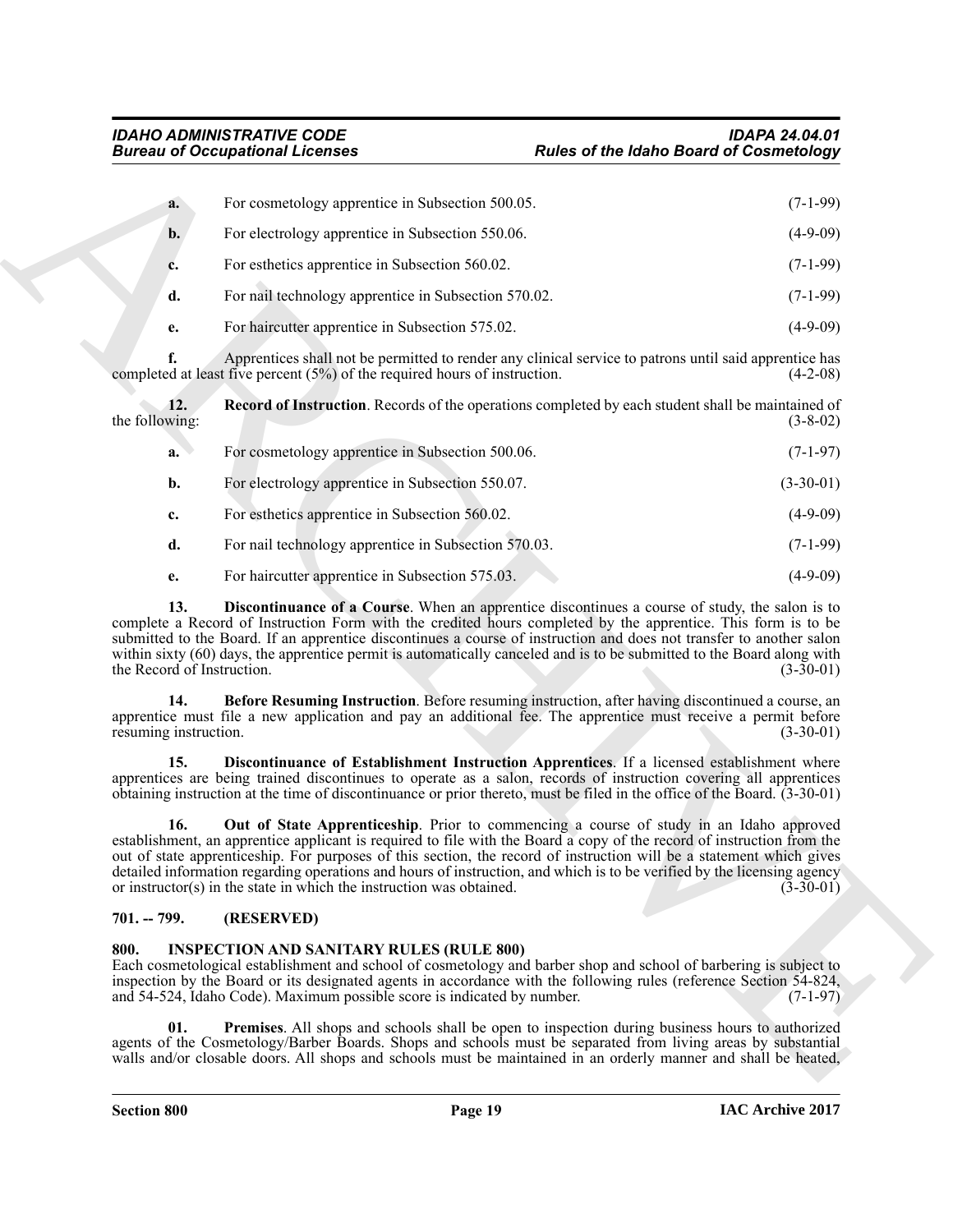# *IDAHO ADMINISTRATIVE CODE IDAPA 24.04.01* **Rules of the Idaho Board of Cosmetology**

lighted, and ventilated so as to be safe and comfortable to the operators and patrons. Score - five (5) (7-1-97)

<span id="page-19-6"></span>**02. Floors, Walls, and Ceilings**. Floors, walls, ceilings, furniture, and all other fixtures shall be kept clean and in good repair at all times. Score - five  $(5)$ 

<span id="page-19-7"></span>**03.** Instrument Cleaning. All instruments used by operators shall be thoroughly cleaned after each use to storage and/or sanitation. Score - fifteen (15) and prior to storage and/or sanitation. Score - fifteen  $(15)$ 

<span id="page-19-8"></span>**04. Instrument Sanitation**. All instruments used by operators shall be sanitized after cleaning and prior to use on each patron, with a sanitizing agent registered by the Environmental Protection Agency as Hospital Grade or better. Every precaution shall be taken to prevent the transfer of disease-causing pathogens from person to person. Score - fifteen  $(15)$  (7-1-97)

<span id="page-19-13"></span>**05. Towels**. Clean towels shall be used for each patron. A clean paper or cloth neckband shall be used to provide a sanitary barrier which shall be maintained between each patron's neck and all multi-use capes. Paper<br>towels and paper neckstrips shall be disposed of after one (1) use. Score - five (5) (7-1-97) towels and paper neckstrips shall be disposed of after one  $(1)$  use. Score - five  $(5)$ 

<span id="page-19-11"></span>**06. Storage of Equipment**. All instruments, towels, and linens shall be stored in clean, closed cabinets, drawers, and/or containers after they are cleaned and sanitized. Score - five (5) (7-1-97)

**07. Dispensers**. All solutions and/or compounds shall be clearly labeled, maintained, and dispensed in a sanitary manner. All single-use applicators shall be disposed of after one (1) use. Paraffins, waxes and all other solutions and/or compounds shall be maintained free of any foreign contaminants. Score - five (5)  $(7-1$ solutions and/or compounds shall be maintained free of any foreign contaminants. Score - five (5)

<span id="page-19-15"></span><span id="page-19-14"></span><span id="page-19-12"></span><span id="page-19-5"></span>**08. Uniforms**. All clothing worn by operators shall be clean and washable. Score - five (5) (7-1-97)

**09. Water Supply**. Water supplies shall be from an approved source. Sufficient basins with hot and cold running water, approved drainage systems, soap and single-use towels shall be conveniently located within the work area. Every operator and/or student shall wash their hands prior to providing service to any patron. Score - ten (10) (7-1-97)  $(10)$   $(7-1-97)$ 

**10. Toilet Facilities**. Clean, adequate and convenient toilet facilities, located and accessible from within the building where the shop or school is located, shall be available for use by operators and patrons. A basin with hot and cold running water, approved drainage systems, soap and single-use towels shall be provided within said facilities. Score - ten (10) (7-1-97) facilities. Score - ten  $(10)$ 

<span id="page-19-10"></span><span id="page-19-9"></span>**11. Safety**. Each shop and school shall have a clearly identifiable first-aid kit readily accessible on the premises. No animals are allowed in shops or schools except service dogs trained to do work or perform tasks for persons with disabilities. The definition of service animals and disabilities shall be as set forth in U.S. Department of Justice Regulations at 28 C.F. R. Section 36.104 effective March 15, 2011. Score - five (5) (3-27-13 Justice Regulations at 28 C.F. R. Section 36.104 effective March 15, 2011. Score - five (5)

**Example 20** Reality of the state of the basis of the basis of the basis of the basis of the state of the state of the state of the state of the state of the state of the state of the state of the state of the state of th **12. Licenses and Certificates**. All shops and schools must be licensed prior to their operation and must be under the direct supervision of a licensed operator. A current shop and/or school license, valid operator license(s) or permit(s), a copy of these sanitary rules, and a valid classification card shall be conspicuously displayed in the work area of each shop and/or school for the information of operators, Board agents, and the public in general. Score - fifteen  $(15)$ 

<span id="page-19-4"></span>**13. Classification of Shops and Schools**. Following an inspection, each shop and school will receive classification as follows:  $100\%$  -  $90\%$  = "A";  $89\%$  -  $80\%$  = "B";  $79\%$  and below = "C." The "C" classification denotes an unacceptable rating and improvements are required within thirty (30) days for continued operation.

 $(7-1-97)$ 

# <span id="page-19-0"></span>**801. -- 814. (RESERVED)**

<span id="page-19-1"></span>**815. DISCIPLINE (RULE 815).**

<span id="page-19-3"></span><span id="page-19-2"></span>**01. Proposed Fines**.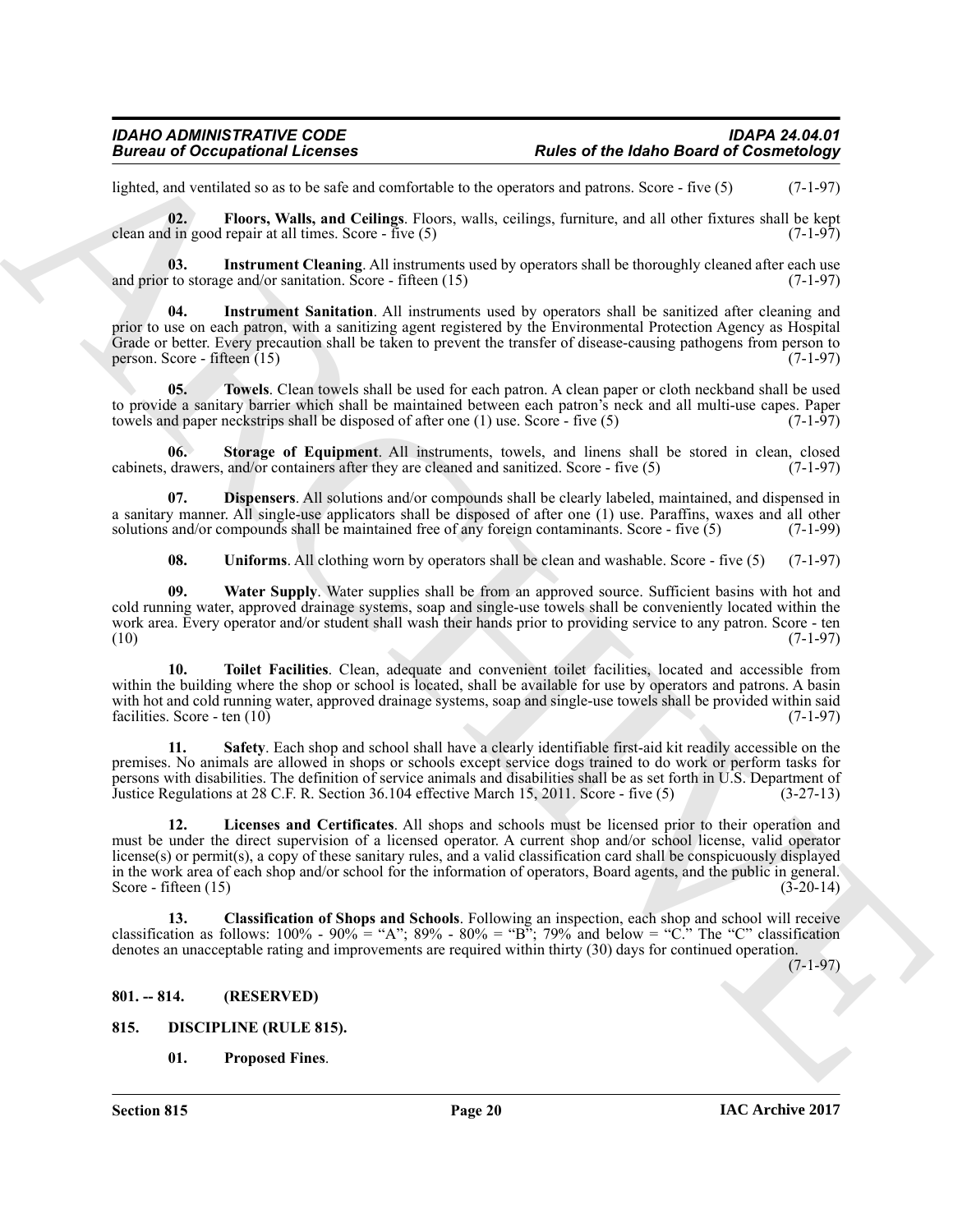<span id="page-20-1"></span><span id="page-20-0"></span>

| <b>VIOLATION</b>                                                                                                                                                                                                                                                                                                                                                                                                                                                                                                                                                                                                                                                                                                                                                                                                                                                                                                                                      | <b>MAXIMUM FINE</b><br>(each violation) |
|-------------------------------------------------------------------------------------------------------------------------------------------------------------------------------------------------------------------------------------------------------------------------------------------------------------------------------------------------------------------------------------------------------------------------------------------------------------------------------------------------------------------------------------------------------------------------------------------------------------------------------------------------------------------------------------------------------------------------------------------------------------------------------------------------------------------------------------------------------------------------------------------------------------------------------------------------------|-----------------------------------------|
| Operating An Unlicensed Establishment/School.<br>Includes: Failure to obtain original license (includes change of ownership or<br>location);<br>Failure to renew license;                                                                                                                                                                                                                                                                                                                                                                                                                                                                                                                                                                                                                                                                                                                                                                             | \$500<br>\$250                          |
| <b>Unlicensed Practice.</b><br>Includes: Failure to renew license;<br>Practice beyond the scope of license/permit;<br>Practice with an altered license/permit.                                                                                                                                                                                                                                                                                                                                                                                                                                                                                                                                                                                                                                                                                                                                                                                        | \$250<br>\$250<br>\$1,000               |
| <b>Allowing Unlicensed Practice.</b><br>Includes: Owners, Employees, Renters/Leasees, Partners, Family Members,<br>Others.                                                                                                                                                                                                                                                                                                                                                                                                                                                                                                                                                                                                                                                                                                                                                                                                                            | \$1,000                                 |
| Practice In An Unlicensed Establishment.<br>Includes: Owners, Employees, Renters/Leasees, Partners, Family Members,<br>Others.                                                                                                                                                                                                                                                                                                                                                                                                                                                                                                                                                                                                                                                                                                                                                                                                                        | \$250                                   |
| Failing To Allow The Inspection Of An Establishment.<br>Includes: Failure to admit investigator during business hours;<br>Obstructing/hindering the inspection process;<br>Threatening or exerting physical harm to investigators;<br>Allowing acts of obstruction or harm to occur.                                                                                                                                                                                                                                                                                                                                                                                                                                                                                                                                                                                                                                                                  | \$1,000                                 |
| Failing To Correct Unacceptable Conditions Within 30 Days.<br>Includes: Failure to separate other business/living areas;<br>Failure to maintain floors, walls, ceilings in good repair;<br>Failure to adequately clean instruments;<br>Failure to adequately sanitize instruments;<br>Failure to use clean towels;<br>Failure to maintain sanitary barrier with multi-use capes;<br>Failure to appropriately store instruments/equipment;<br>Failure to appropriately maintain/dispense products;<br>Failure to wear clean washable clothing;<br>Failure to maintain approved water supply;<br>Failure to maintain approved toilet facilities;<br>Failure to wash hands prior to service;<br>Failure to provide first aid kits;<br>Failure to keep pets or birds out of establishment;<br>Failure to prevent fire or safety hazard;<br>Failure to conspicuously display required certificates;<br>Failure to conspicuously display required licenses. | \$250                                   |
|                                                                                                                                                                                                                                                                                                                                                                                                                                                                                                                                                                                                                                                                                                                                                                                                                                                                                                                                                       | $(7-1-99)$                              |
| Fine in Addition to Other Discipline. For any one (1) or combination of those violations noted<br>02.<br>under Section 54-816 or 54-819, Idaho Code, the Board may impose a fine of up to one thousand dollars (\$1000) in<br>addition to any refusal to issue, revocation, or suspension of any certificate or license.                                                                                                                                                                                                                                                                                                                                                                                                                                                                                                                                                                                                                              | $(7-1-99)$                              |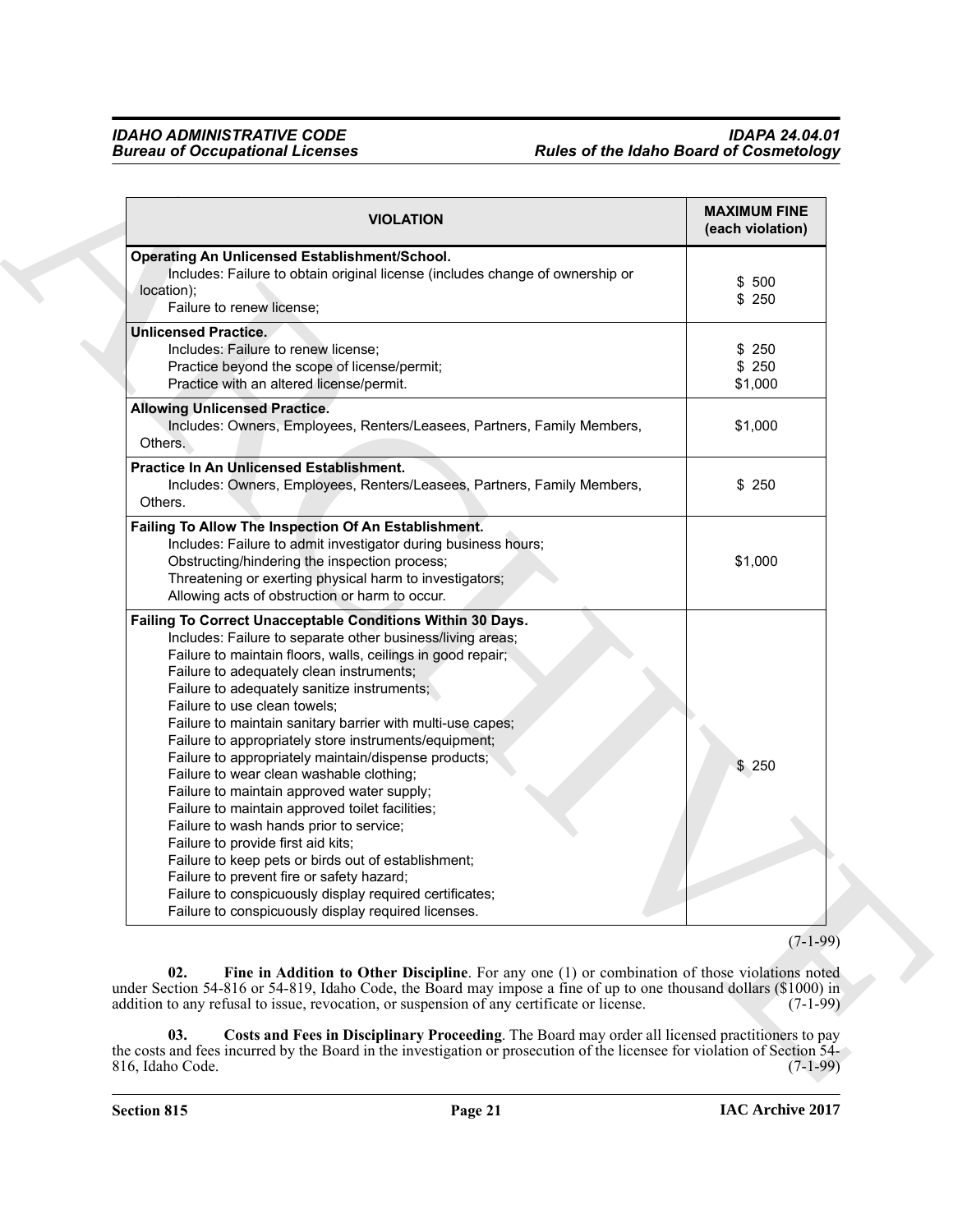# <span id="page-21-1"></span><span id="page-21-0"></span>**816. -- 825. (RESERVED)**

# ARCHIVE **826. RULE MAKING HISTORY PRIOR TO JULY 1, 1993. (RULE 826).** Rules as adopted April 21, 1992, Effective May 11, 1992, Reissued July 1, 1993. (7-1-97)

<span id="page-21-2"></span>**827. -- 999. (RESERVED)**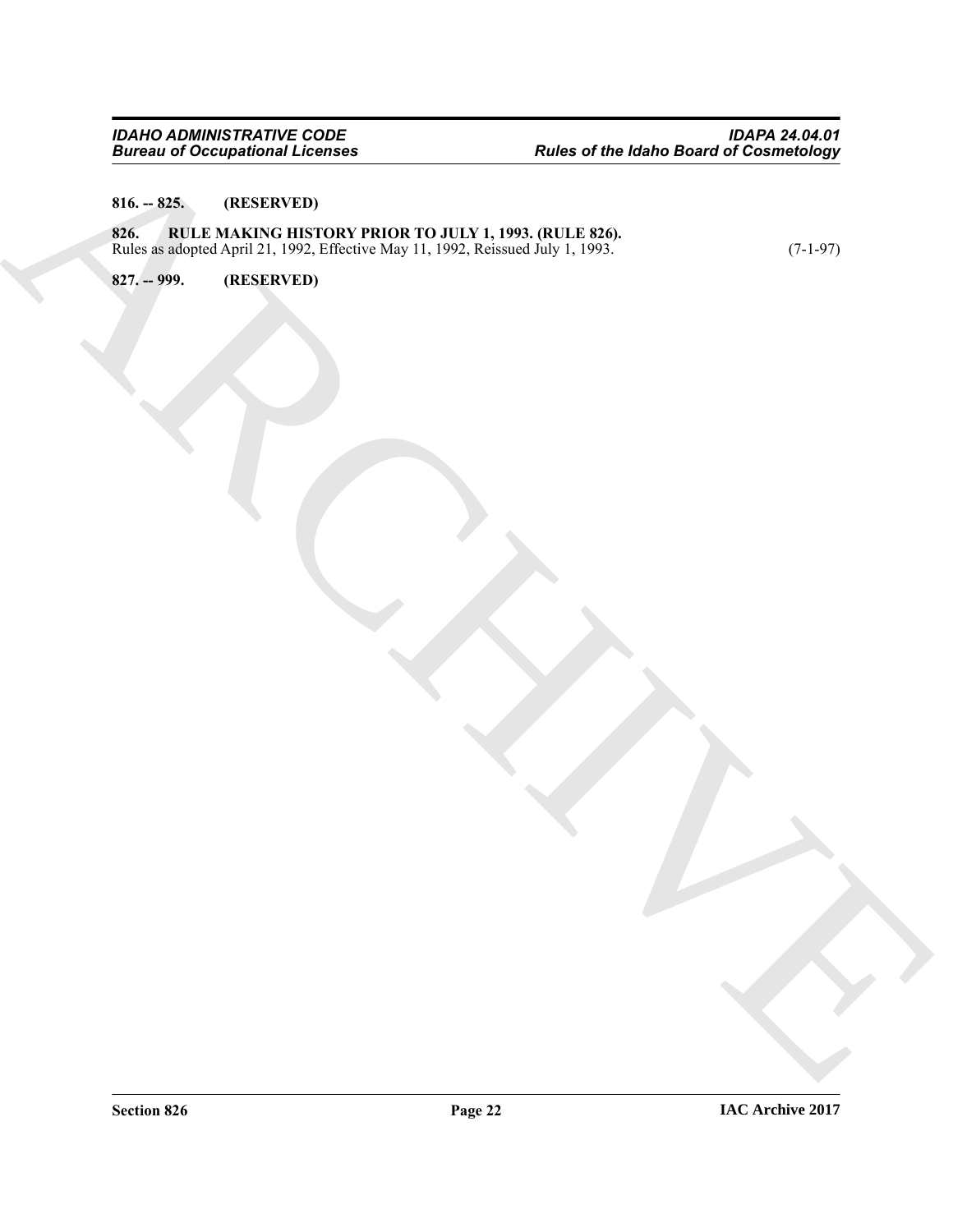# *Subject Index*

# **A**

Address Of The Idaho Board Of Cosmetology 3 Application For Permit To Practice, Demonstrate, Or Teach Cosmetology 6 Applications 6 Application for License by Examination 7 Applications Must be Complete to be Accepted 7 Examination 7 Lack of Activity 7 Out of State Applicants, Applications 7

# **B**

Board Qualifications - Procedures - Meetings - Policies 4 Board Meetings - Dates - Places 5 Board Member Qualifications 4

# **C**

[A](#page-5-6)ddress Of the Kentan March 19 (materials of the state of the state of the state of the state of the state of the state of the state of the state of the state of the state of the state of the state of the state of the sta Cosmetological Establishment Changes In - Ownership - Location - Licensure Requirements 9 Addition of an Owner 9 Board Must Be Informed of All Changes 9 Change of Ownership or Location 9 Deletion of an Owner 9 License Status 9 Out of Business 9 Supervision in an Establishment 9 Transfer of Owner 9 Cosmetological School Changes In - Ownership - Location - Licensure Requirements 13 Addition of an Owner 14 Board Must be Informed of All Changes 14 Change of Ownership or Location 13 Deletion of an Owner 14 Cosmetology - Electrology, Esthetics, & Nail Technology Apprentice Training 18 Application for Apprentice 18 Application Must Be Accompanied by Proof of Meeting Educational Requirements 18 Apprentice Permit 18 Before Resuming Instruction 19 Cosmetology Apprentices 18 Discontinuance of a Course 19

Discontinuance of Establishment Training Apprentice 19 Electrology Apprentices 18 Esthetics Apprentices 18 Filing Application 18 Nail Technology Apprentices 18 Out-of-State Apprenticeship 19 Prior to Beginning Instruction 18 Record of Instruction 19 Records Required 18 Submit Proof of Birth 18 Cosmetology Requirements For Licensure By Examination 10 Credit for Instruction 10 Filing of Record of Instruction 10 Hours Credit Toward Licensure 10

# **D**

Definitions, IDAPA 24.04.01 3 Board 3 Bureau 3 Certificate of Graduation 4 Chief 3 Clinical Services 4 Current License 3 Endorsement Certification 4 Establishment 3 Examination 4 First-Aid Kit 4 Gender 3 Hospital Grade 4 Patron 4 Record of Instruction 3 Rules 4 School 4 School of Electrology 4 Discipline 20 Costs & Fees in Disciplinary Proceeding 21 Fine in Addition to Other Discipline 21 Proposed Fines 20

# **E**

Electrology Requirements For Licensure By Examination 10 Credit for Experience 10 Credit Given for Instruction 10 Filing of Record of Instruction 10 Establishing Equivalency In Lieu Of The Required High School Education 7 Degrees 7 Equivalent Test 7 GED Test 7

Esthetics Requirements For Licensure By Examination 10 Credit Given for Instruction 11 Filing of Record of Instruction 11 Hours Credit Toward Licensure 11 Six Month Allowance for Credit 11 Examinations - General 11 The Practical Examination 12 Written Examination 11

Fees 5 Examination Fees 6 Fees Shall Not Be Prorated or Returnable 6 Original Permits, Licenses, & Annual Renewals 5

**F**

# **H**

Haircutter Requirements For Licensure By Examination 11 Credit Given for Instruction 11 Filing of Record of Instruction 11 Hours Credit Toward Licensure 11 Six Month Allowance for Credit 11

# **I**

Inspection & Sanitary Rules 19 Classification of Shops & Schools 20 Dispensers 20 Floors, Walls & Ceilings 20 Instrument Cleaning 20 Instrument Sanitation 20 Licenses & Certificates 20 Premises 19 Safety 20 Storage of Equipment 20 Toilet Facilities 20 Towels 20 Uniforms 20 Water Supply 20 Instructor Rules 17 Record of Instruction 17 Records Required 17 Requirements for Instructor License 17

# **L**

Licensure & Operation Of Primary & Contiguous Establishments 8 Adequate Toilet Facilities 9